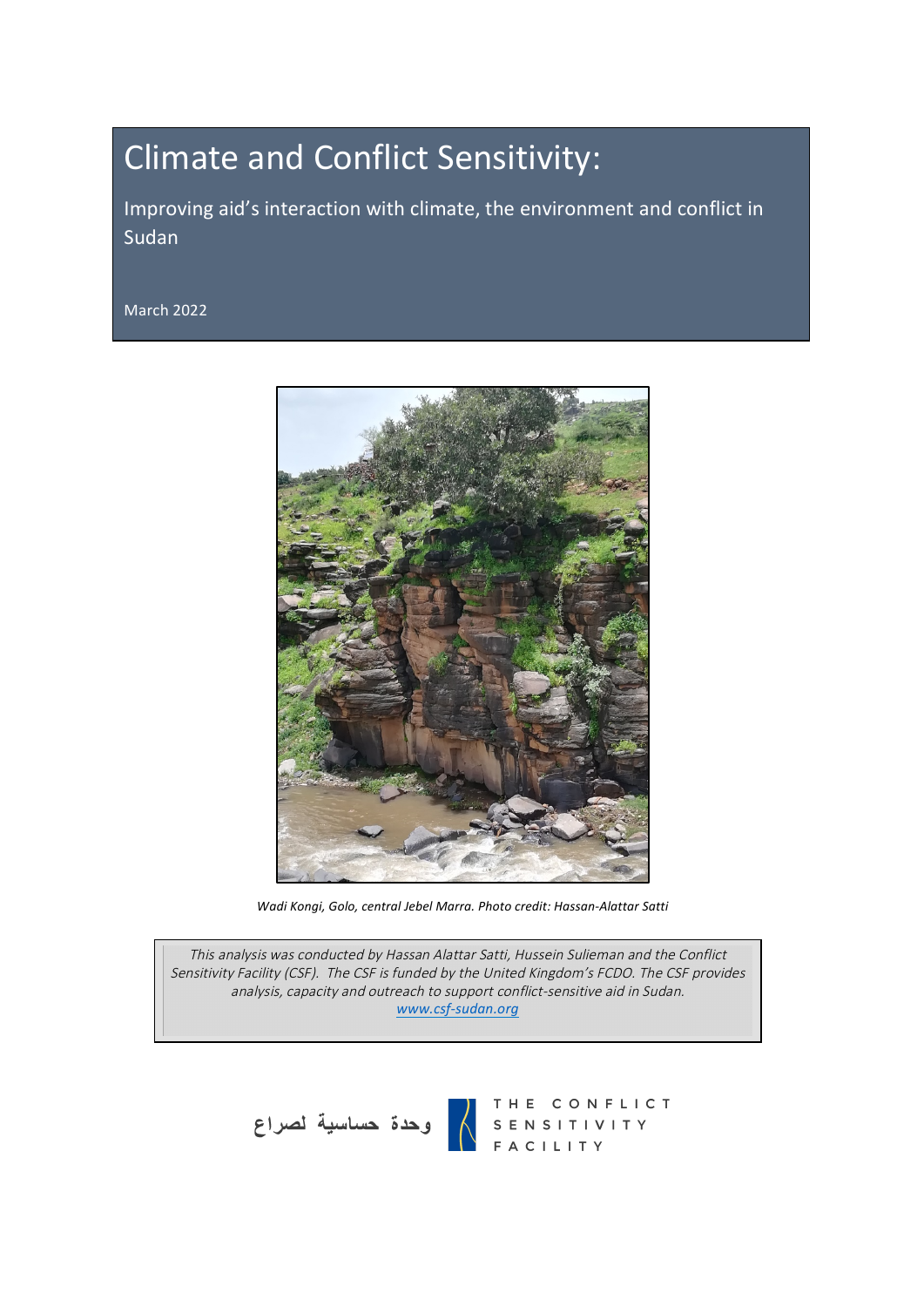## Contents

| a) Undermining traditional livelihoods systems and natural resource management  6      |  |
|----------------------------------------------------------------------------------------|--|
|                                                                                        |  |
|                                                                                        |  |
|                                                                                        |  |
|                                                                                        |  |
| c) Environmental peacebuilding and climate security-related programming: A longer-term |  |
|                                                                                        |  |
|                                                                                        |  |
|                                                                                        |  |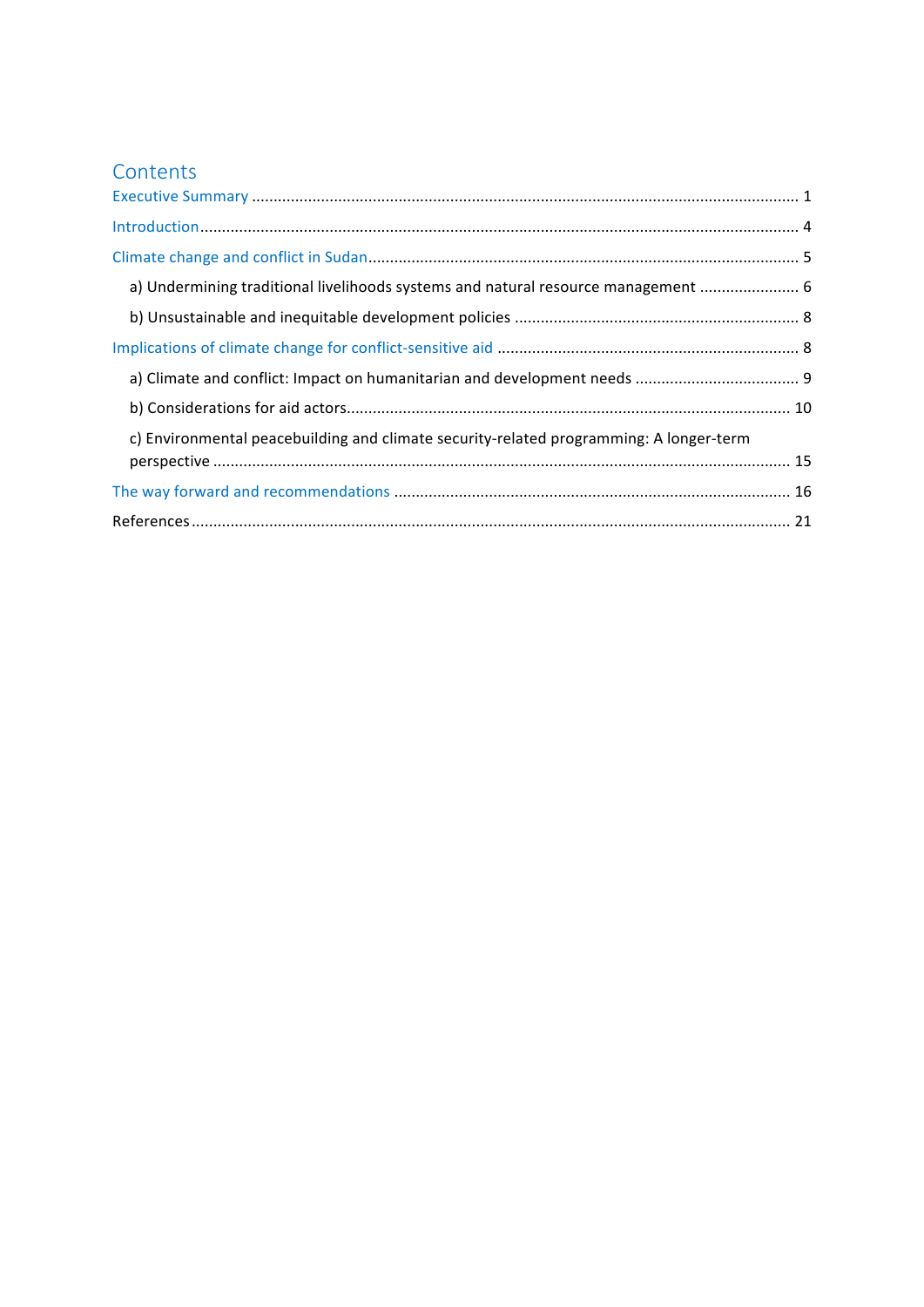## Executive Summary

Climate change is expected to continue to affect Sudan's weather patterns significantly. The observed historical trends of climate change across Sudan include increased rainfall variability, much warmer temperatures and more frequent droughts.<sup>1</sup> At a local level, climate change further interacts with localised environmental factors (e.g., environmental degradation caused by human activities), and each can exacerbate the effects of the other. Sudan has served as a case study for the role of environmental factors in fuelling violent conflicts and it is often depicted as the site of the first climate conflict in the world.<sup>2</sup> This analysis paper provides an overview of how climate change and environmental degradation interact with conflict in Sudan, and further examines the implications of these dynamics for conflict-sensitive aid, with recommendations to inform policy and practice.

## **Climate change and conflict in Sudan**

Research over the past 20 years has deepened understanding that climate change interacts with conflict in a number of complex ways. Some of the nuances of this complexity include:

- There is insufficient evidence to support a relationship of direct causality between climate change and conflict. Such explanations overlook the roles of critical political, social, economic and environmental factors.
- The effects of climate change on conflict and security depend on many other factors, such as poor governance, existing marginalisation, and long-term environmental degradation as a result of human activity. Each state or locality in Sudan is unique in terms of environmental needs, conflict dynamics and political frameworks.
- Combined approaches to reducing conflict risk and preparing for a changing climate can be a useful strategy. There is increasing interest in how integrated strategies could help to reduce combined conflict, climate and environmental risks.
- Competition and conflict are not inevitable. Climate change responses also offer opportunity for cooperation.

Environmental governance and development policies play an important role in enabling or limiting conflict-affected communities' ability to peacefully cope with the impact of climate change and environmental degradation through several ways.

Firstly, policies over the past fifty years have undermined traditional livelihoods systems and approaches to natural resource management. For example, the relationships between herders and farmers in Sudan evolved over many years with often peaceful sharing of natural resources, even in times of drought and flood.<sup>3</sup> In Darfur, these relationships were maintained by a wider consensus over natural resource management institutions. However, these relationships, which could be an important asset for managing the effects of climate change, were disrupted by changes in land use systems, commercialisation of resources, and national-level conflicts.<sup>4</sup> The disrupted relationships have undermined the co-adaptation and resilience of both farmers and pastoralists to climate change.<sup>5</sup>

 $<sup>1</sup>$  Hermance, 2013</sup>

 $2$  Selby & Hoffmann, 2014

<sup>&</sup>lt;sup>3</sup> Young & Ismail, 2019

 $4$  Bromwich, 2020

 $<sup>5</sup>$  Young & Ismail, 2019</sup>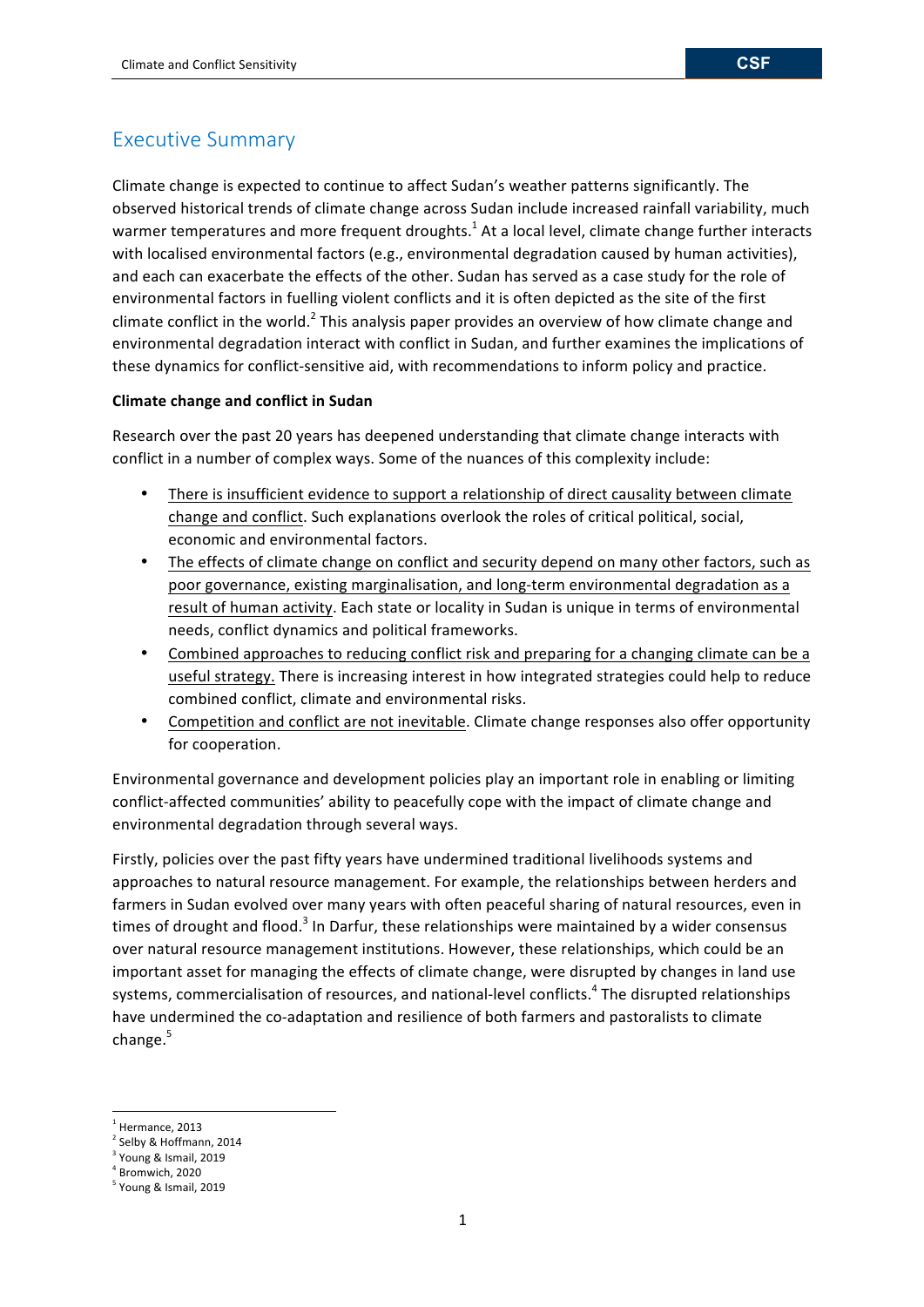Secondly, development policies which are environmentally unsustainable and socially inequitable have had a direct negative effect on conflict dynamics. In regions like South Kordofan and Blue Nile, conflict and environmental degradation have both been linked with the development process of expanding mechanised agriculture in Sudan. $^6$  This process was associated with massive violence against local communities and significant destruction of the environment as large swathes of land were cleared by farming investors, and degraded by intensive farming approaches. The displacement of people from their land and the clearance of forests undermined their wellbeing, exacerbated grievances, and reduced their capacity to cope with climatic shocks.<sup>7</sup> Such examples may also provide insight as to how top-down climate adaptation or green energy policies may further contribute to conflict and/or environmental degradation if they are not sensitive to specific contexts.

#### **Implications of climate change for conflict-sensitive aid**

The effects of climate change stand to disproportionately affect those who are already socially and economically vulnerable, and the intersection of climate shocks with dynamics of conflict and fragility has the potential to further undermine humanitarian and development needs. These effects may undermine adaptive capacities, worsen food security, and deteriorate the wellbeing of vulnerable communities such as those who are internally displaced as well as vulnerable groups such as women, young people and children.<sup>8</sup> These impacts are heightened when traditional systems and institutions have been undermined by conflict or by adverse policies.<sup>9</sup> Current trends suggest a worrying increase in climate and conflict-related vulnerability across Sudan.

The actions, decisions and very presence of aid actors (humanitarian, development and peacebuilding) and donors have implications for both conflict dynamics and the environment. Aid actors should seek to have a positive, rather than negative, effect on the conflict and environmental challenges in the areas where they work. This means taking steps to avoid contributing to environmental degradation or worsening the effects of climate change, and if possible, to contribute to local-level strengths. This has implications for a number of considerations, including: aid sector policy and analysis, institutional memory and sector wide learning, integrated approaches to designing aid programming, targeting and inclusion, aid's impact on the environment, and linking local, national and global accountability.

Environmental peacebuilding approaches (including climate security-related programming) may offer key opportunities for using a combination of interventions with shared environmental sustainability, climate adaptation and peacebuilding objectives. Successful experiences from Sudan shows that effective programming is possible through a combination of strategies including supporting traditional peacebuilding mechanisms; addressing or removing environmental threats; addressing poverty and a lack of livelihood options; or promoting inclusive governance of natural resources.<sup>10</sup> A component of successful environmental peacebuilding interventions has been their ability to build relationships between communities and reduce the incidence of localised conflicts through promoting effective use of their shared natural resources.<sup>11</sup> This can be achieved through realising the complementary relationships between different users of natural resources (e.g., farmers and pastoralists) and by supporting that with technical interventions that benefit all

 $<sup>6</sup>$  Selby & Hoffmann, 2014</sup>

 $7$  Foong, et al., 2020; Selby & Hoffmann, 2014

<sup>&</sup>lt;sup>8</sup> Peters & Dupar, 2020; UN Secretary-General, 2021

<sup>&</sup>lt;sup>9</sup> Fitzpatrick & Young, 2016

<sup>&</sup>lt;sup>10</sup> Bronkhorst, 2011

<sup>&</sup>lt;sup>11</sup> Bromwich, 2014; UNEP, 2020; Practical Action, 2012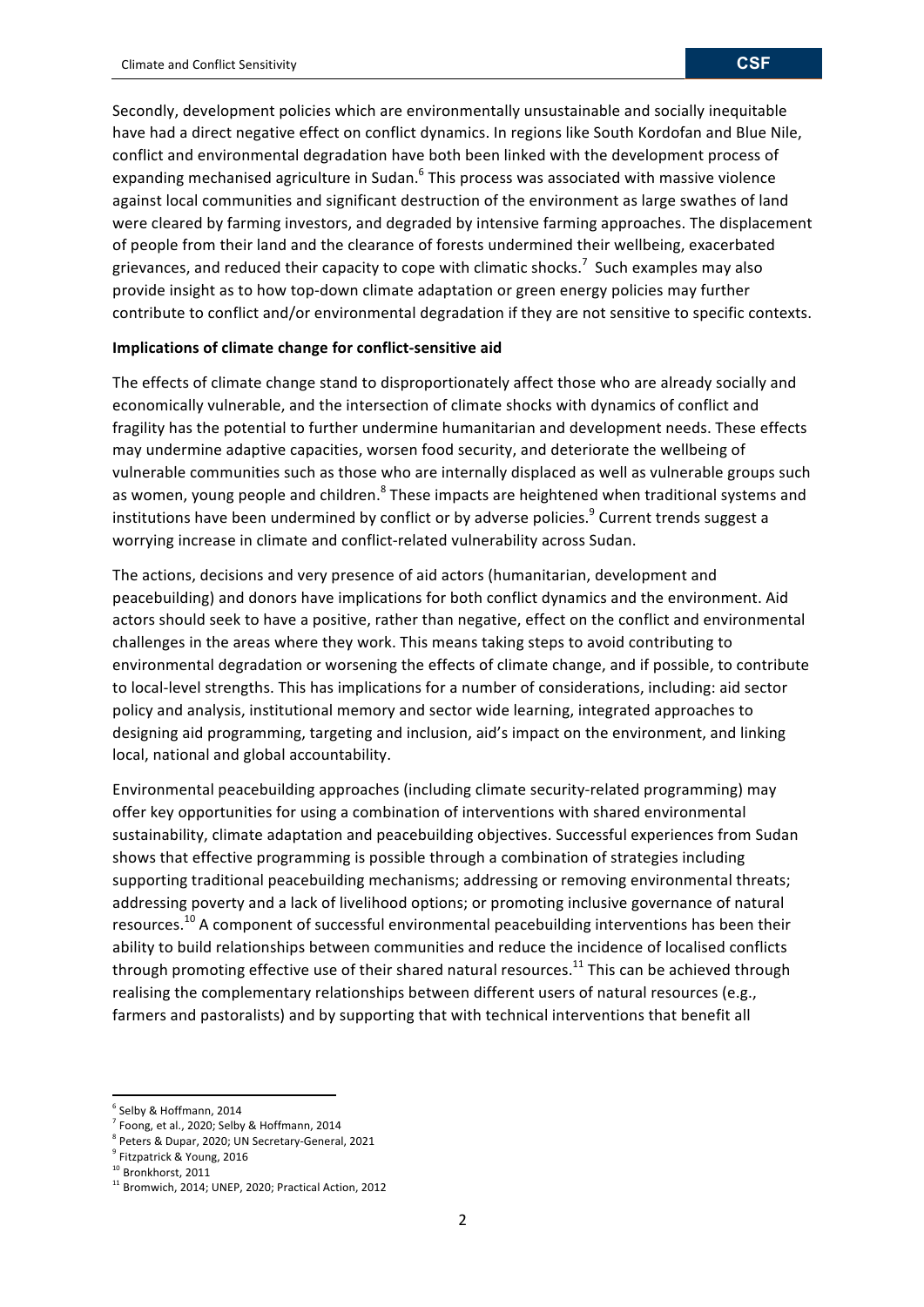groups.<sup>12</sup> While such initiatives will not reverse the effects of climate change, they may increase communities' capacities to manage these effects.

Conflict, environmental degradation and climate change play an increasingly profound role in Sudan, leading to more humanitarian suffering, more deaths, protracted displacement, severe poverty and exacerbated inequality. Humanitarian, development and peacebuilding programmes cannot treat these as independent sets of phenomena with distinct responses. Climate change, environmental degradation, and conflict interact in complex ways, and aid that does not recognise this complexity risks contributing to conflict in the short- and long-term. The paper offers three overarching principles to guide good practice, including: applied conflict analysis, which informs programmes based on an understanding of how conflict, climate and the environment interact in specific contexts; working across silos to facilitate better understanding and shared knowledge across diverse specialisms and expertise, and; acting on a deeper understanding of the interconnected nature of conflict and environmental dynamics across local, national and international levels. These principles can be applied in the following ways:

- 1. **Invest in knowledge and cross-silo evidence and learning**: This includes more research, better expertise within the aid system, and applying research to practice.
- 2. **Build aid around inclusive engagement and community-led solutions**: This includes intersecting approaches, consulting closely with communities, working with existing practices and mechanisms, and exploring platforms for cooperation and dialogue around these issues.
- 3. **Incentivise and enable good practice**: This includes applied tools and specially designed markers, tailoring integrated global donor approaches, investing time in learning and reflection, tailored M&E, and new technology and pilot approaches.
- 4. **Green the aid sector**: This includes environmental accountability and due diligence, specialised expertise, and investing in alternative green practice.
- 5. **Ensure high-level discussions are informed by local realities and knowledge**: This includes conflict-sensitive climate change policies and action, ensuring environmental policies and natural resources governance are inclusive and strengthen relationships, and ensuring that communities drive climate response.

<sup>&</sup>lt;u> 1989 - Johann Stein, fransk politiker (d. 1989)</u> <sup>12</sup> UNEP, 2014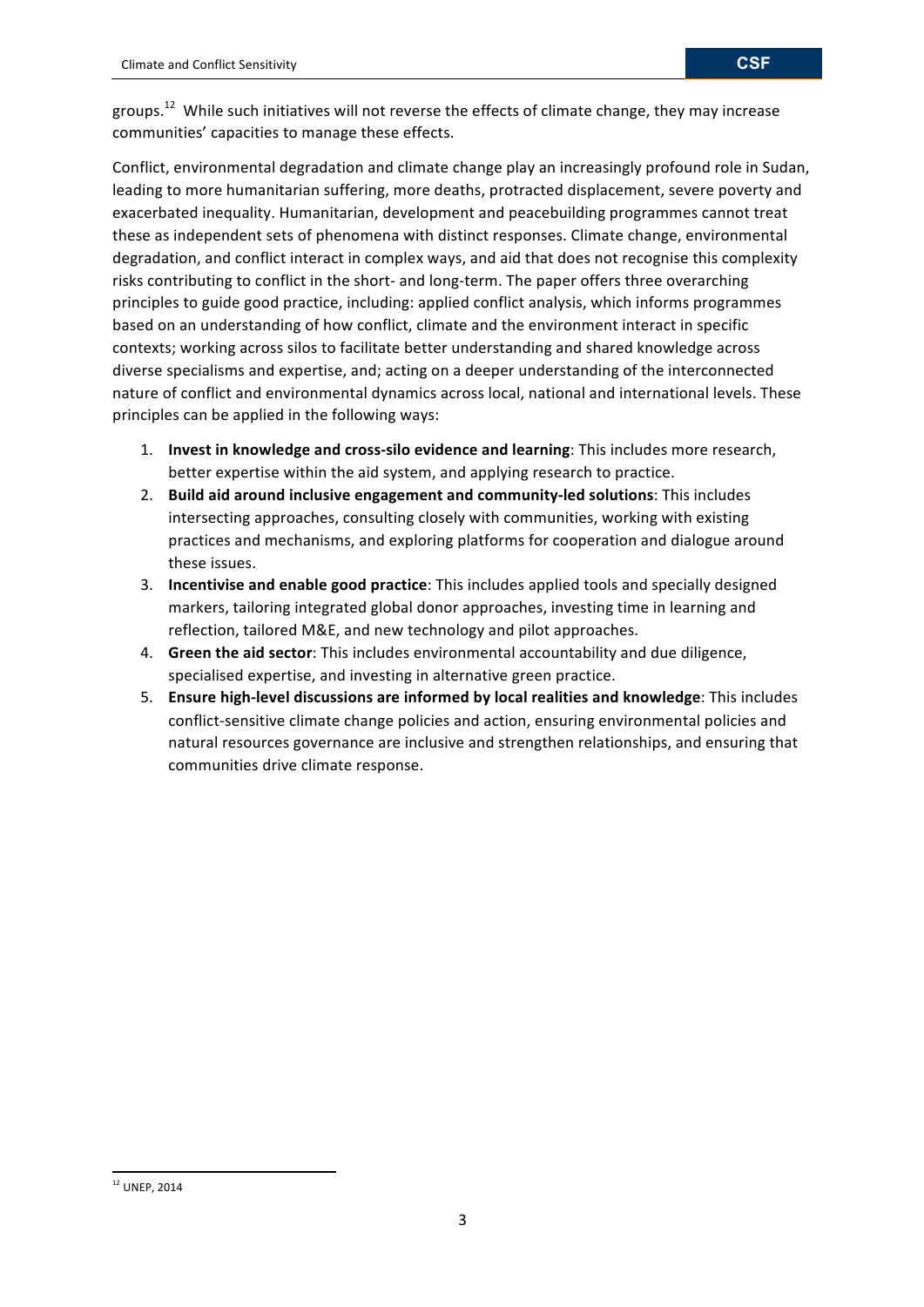## Introduction

Climate change is one of the most urgent global issues of our time. According to the 2021 Intergovernmental Panel on Climate Change (IPCC) report, human activities have continued to contribute to increased greenhouse gas in the atmosphere, reaching an unprecedented annual average. The report shows that each of the last four decades has been remarkably warmer than the one preceding it.<sup>13</sup> The 2022 report of IPCC's working group 2 provides a further assessment of the impact of climate change, highlighting that 3.3-3.6 billion people live in contexts that are highly vulnerable to climate change, and that communities and ecosystems least able to cope are being hardest hit.<sup>14</sup> In Sudan, the observed long-term historical trends of climate change include increased rainfall variability, much warmer temperatures and more frequent droughts.<sup>15</sup>

The eruption of the Darfur conflict in 2003 was accompanied by a lively debate about the role of climate change in fuelling conflicts in Darfur and elsewhere in the country. This debate demonstrated the need to understand the complex interactions between environmental, political and socio-economic factors across specific contexts – such understanding must continue to evolve as both the effects of climate change and the nature of conflict in Sudan continue to change over time.

The effects of climate change also interact with and can exacerbate the effects of more localised environmental factors (e.g., environmental degradation due to human activity such as mechanised farming or gold mining) in a profound and devastating way for many of Sudan's communities, as the combined effects undermine natural resource management, livelihoods, and the health of the communities and their surrounding ecosystems. For the purpose of this analysis, we will consider these dynamics together, and their intertwined relationship with conflict dynamics in Sudan. However, it is beyond the scope of the paper to provide an exhaustive analysis of all environmental trends and their interaction with conflict dynamics.

There is a mounting recognition amongst aid actors that their interventions can have unintended impacts on the contexts where they are operational.<sup>16</sup> In Sudan, the risk of this cannot be overestimated. The interlinked web of conflicts in Darfur, Eastern Sudan, South Kordofan and Blue Nile are highly complex and involve multiple different actors. It is therefore vital that aid actors understand the conflict dynamics specific to the areas where they work and adopt a conflictsensitive approach to prevent triggering or exacerbating conflicts through their interventions and to ensure they contribute to peace and social cohesion. The confluence of climate change, conflict, and environmental degradation means that inadequate attention to climate change and environmental issues when implementing aid programmes can further exacerbate the vulnerability of target communities (especially marginalised groups such as women, young people, and minorities) and contribute to the structural causes of national and local conflicts. Hence, it is widely recognised that aid programming needs to be conflict-sensitive *and* climate-sensitive in order to build communities' resilience to climate shocks and stressors, to avoid disrupting their relationships with other communities, and to contribute to sustainable peace.<sup>17</sup> Gender is inextricably linked to these dynamics<sup>18</sup>, and therefore it is important that gender-sensitivity underpins these approaches.<sup>19</sup>

<sup>&</sup>lt;sup>13</sup> IPCC, 2021

<sup>&</sup>lt;sup>14</sup> IPCC, 2022

<sup>&</sup>lt;sup>15</sup> Hermance, 2013

 $16$  Saferworld, 2015

<sup>&</sup>lt;sup>17</sup> UNHCR, 2020

<sup>&</sup>lt;sup>18</sup> UNEP, UN Women, UNDP and UNDPPA/PBSO, 2020

<sup>&</sup>lt;sup>19</sup> Saferworld, 2020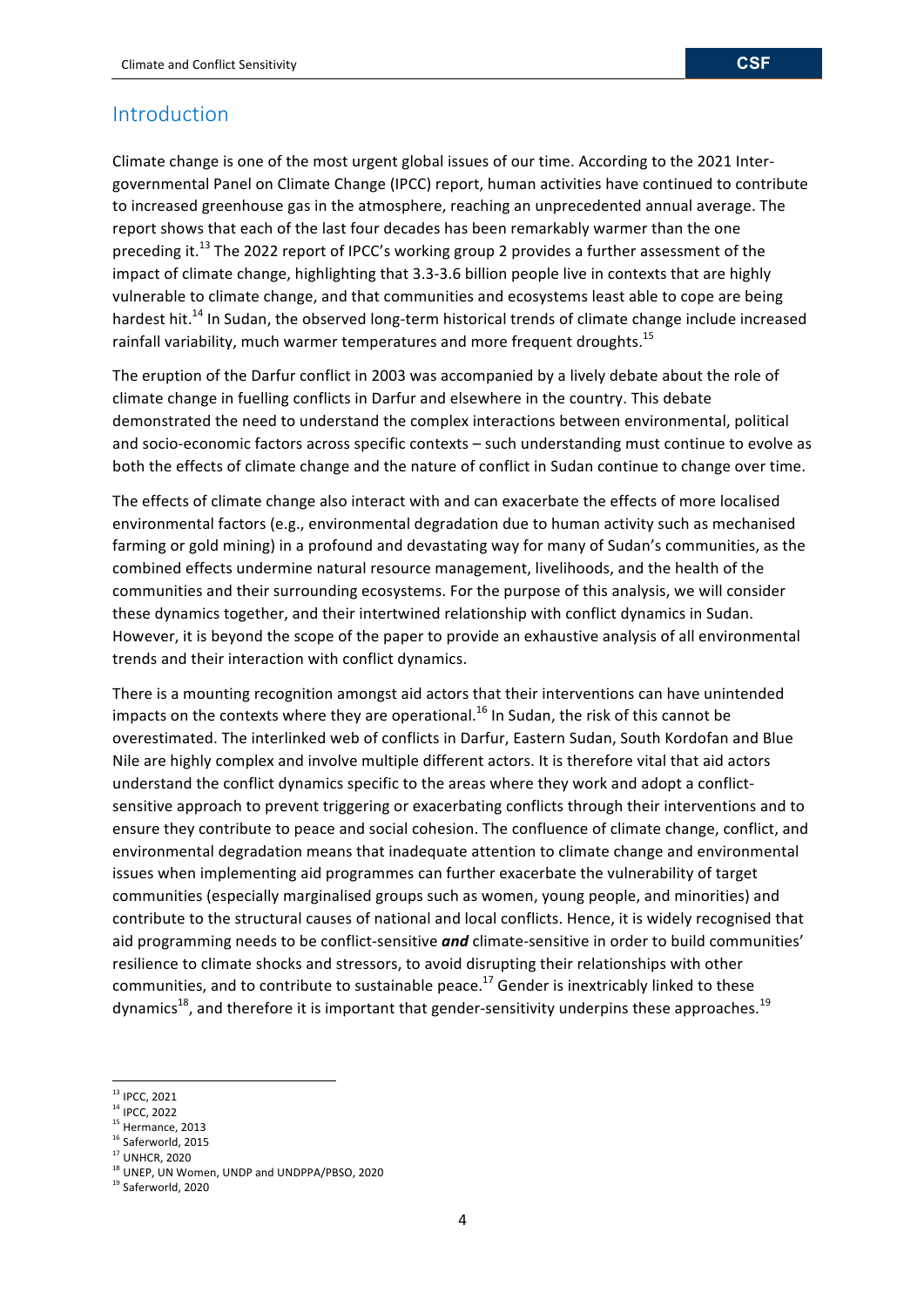The Conflict Sensitivity Facility (CSF) has commissioned this analysis of the intersection between climate change, environmental degradation, and conflict in Sudan to help aid actors understand the dynamics currently at play in Sudan, and develop appropriate strategies and interventions. It draws on literature on the link between climate change and conflict in Sudan, and a stakeholder discussion with donors, practitioners and academics who are currently working, or previously worked, in Sudan. Semi-structured interviews were conducted with development practitioners and researchers to identify knowledge, policy and practice gaps that need to be considered by aid programmes in Sudan. 

This analysis paper is divided into three sections. First, it provides an overview of climate change and explores how it interacts with conflict in Sudan. Next, it presents the implications of these dynamics on conflict-sensitive aid in Sudan. The report ends with recommendations for conflict- and climatesensitive aid policy and practice.

# Climate change and conflict in Sudan

The role of environmental factors in fueling Sudan's conflict has received significant attention from researchers and policy-makers. Indeed, Sudan's internal war in the western region of Darfur is often portrayed as the first climate change war in the world.<sup>20</sup> Sudan generally, and Darfur in particular have often been cited as case studies for the link between climate change and conflict.<sup>21</sup> In 2007, Ban Ki Moon asserted that the "Darfur conflict began as an ecological crisis, arising at least in part because of climate change."<sup>22</sup> The narrative of a direct causal relationship between climate change and conflict was also adopted by the former Government of Sudan, attributing the conflict in Darfur to environmental change and increased pressure on natural resources.<sup>23</sup>

The reality, however, is more complex, and research over the past 20 years has provided more nuanced ways of understanding how a range of complex factors interact, with implications for the likelihood of conflict. The points below summarise some of these nuances:

- There is insufficient evidence to support direct causality: One explanatory pathway focusing on a relationship of direct causality, as described above, influenced the dominant narrative 15-20 years ago as a way to describe the conflict in Darfur. Assumptions were also made about the implications for Sudan based on a hypothesis that increasing scarcity and variability of natural resources as a result of climate change put communities into greater competition with each other, and that this competition led to violent conflict. However, quantitative evidence based on rainfall data and satellite maps of vegetation cover do not adequately support this hypothesis, and newer research shows that climate change does not directly or automatically lead to conflict. Furthermore, a pathway of direct causality overlooks the role of critical political, social and economic factors, alongside the interplay with wider environmental factors.
- The ramifications of climate change for conflict and security depend on its interaction with many other factors: For example, weak institutions and poor governance can result in poor adaptation and mitigation policies, worsening the disruption that climate shocks can have on communities and their resilience to conflict.<sup>24</sup> Existing marginalisation and grievances are also important, as climate change and environmental degradation disproportionately affect

<sup>&</sup>lt;sup>20</sup> Selby & Hoffmann, 2014

 $21$  Ibid

<sup>&</sup>lt;sup>22</sup> Ban, 2007

<sup>&</sup>lt;sup>23</sup> Aljazeera, 2006

 $24$  Messer, 2010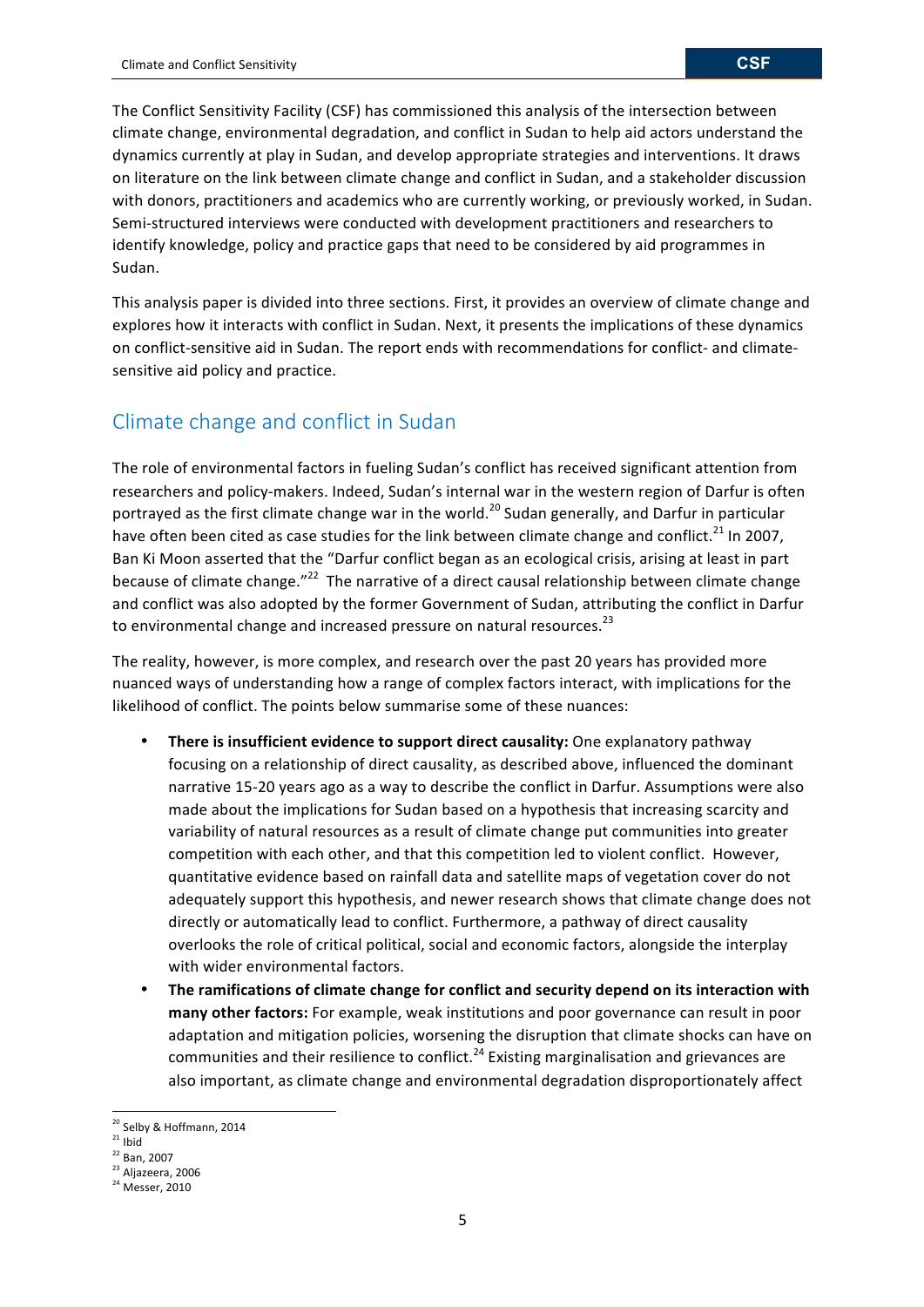those who are already marginalised, contributing to ongoing vulnerability and grievances. Furthermore, climate change should be situated within a bigger picture of a long history of environmental change and degradation as a result of human activity. Every state or locality in Sudan is unique in terms of environmental needs, conflict and peace dynamics, and political frameworks.

- Combined approaches to reducing conflict risk and preparing for a changing climate can be **a** useful strategy: Climate change may be referred to as a 'threat multiplier'<sup>25</sup> according to the complex ways it interacts with other factors which influence peace and security. At the same time, violent conflict plays a role in contributing towards high vulnerability to climatic hazards.<sup>26</sup> Therefore, there is increasing interest in how integrated strategies could help to reduce combined conflict, climate and environmental risks.
- **Competition and conflict are not inevitable - climate change responses also offer opportunities for cooperation:** Environmental cooperation, better natural resource management, and enhanced climate change adaptation and disaster risk reduction also offer opportunities to contribute to peace both at the local and the national level. Recognition must be given to the complexity and multiplicity of actors involved at different levels (international, regional, national and local) and the different factors shaping their involvement in the conflict.<sup>27</sup>

Understanding the link between environmental factors and conflict requires considering the social, spatial and temporal relationships between 'scarcity' and 'abundance' instead of the objective scarcity of natural resources.<sup>28</sup> 'Scarcity' and 'abundance' exist in relation to one another i.e., people's grievances of scarcity erupt in relation to a relative abundance of resources enjoyed by others. Thus, a group that is marginalised will have a greater perception of scarcity and greater grievances than in a community where a small amount of resources are shared equitably. The rest of this section explores the role played by environmental governance and development policies in enabling or limiting conflict-affected communities' ability to peacefully cope with the impact of climate change and environmental degradation more broadly.

## a) Undermining traditional livelihoods systems and natural resource management

In drought-prone regions like Darfur and Kordofan, the traditional livelihoods systems of pastoralism and farming have co-evolved over centuries to perform well within the conditions of extreme environmental variability. An integral part of this co-evolution and resilience was the integration and ability to work with environmental variability rather than against it.<sup>29</sup> In theory, this should be an enormous advantage supporting Sudanese communities' capacities to manage and mitigate the impacts of climate change.

National-level conflicts and economic trends and policies have, however, undermined these traditional strengths and continue to disrupt relationships between farming and pastoralist communities. This disrupted relationship, in Darfur for example, is significantly linked to the way livelihoods have been transformed and to the way in which that transformation altered land use practices.<sup>30</sup> It is also linked to the disruption of traditional institutions through the introduction of statutory land tenure regimes. Statutory land policies, beginning with the 1970 Unregistered Land

<sup>&</sup>lt;u> 1989 - Johann Stein, fransk politiker (d. 1989)</u>  $25$  Peters et al, 2020

<sup>&</sup>lt;sup>26</sup> ICPP 2022, B.2.4

<sup>&</sup>lt;sup>27</sup> Bromwich, 2018

<sup>&</sup>lt;sup>28</sup> Selby & Hoffmann, 2014

<sup>&</sup>lt;sup>29</sup> Young & Ismail, 2019

 $30$  Young & Ismail, 2019; Young, et al., 2013; Osman, et al., 2013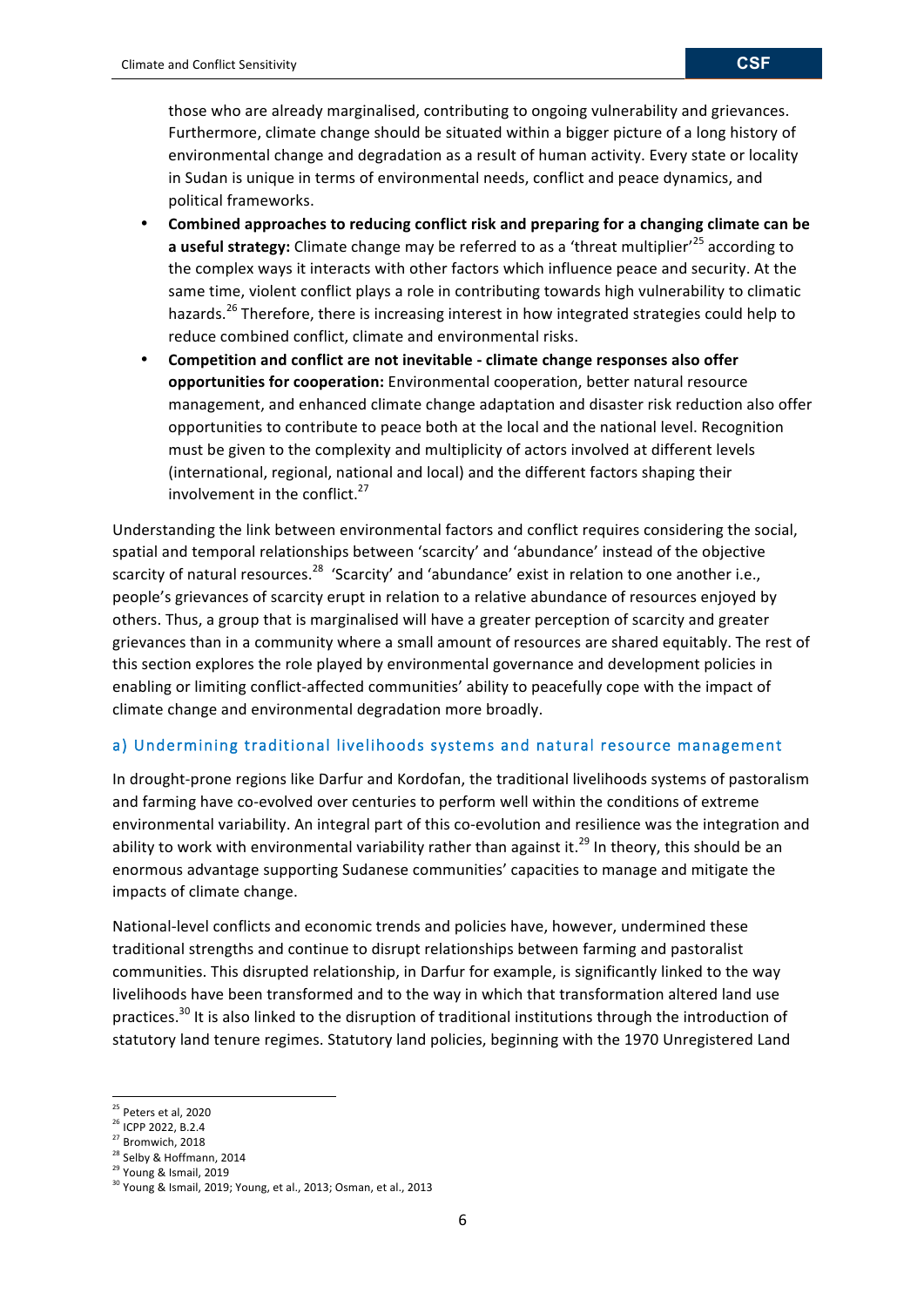Act, contributed to the transformation of land tenure systems from usufruct<sup>31</sup> multiple rights towards increasing state control and exclusive individual rights to those who could afford it. This has led to the expropriation of land from many communities, and has presented barriers to overlapping and complementary land use systems that have helped to peacefully manage natural resource conflicts for centuries.<sup>32</sup> Furthermore, traditional institutions were disrupted by the increasing commercialisation of natural resources that were previously/traditionally accessed for free by different groups, as well as by a series of political initiatives that undermined the native administration, which oversaw traditional land mechanisms.<sup>33</sup>

These changes created an institutional environment shaped by a multiplicity of arrangements and

created different expectations amongst different users on how access to natural resources should be organised.<sup>34</sup> While for many pastoralists free access to crop residues after harvest is the norm, many farmers are now more inclined to sell their crop residues.<sup>35</sup> In the past, farmers and herders shared resources in the form of crop residues and manure fertilisers. This sharing of resources took place at the beginning of the dry season, allowing herders to utilise crop residues at a period where most of the good pastures are dried up, and at the same time provide maintenance for farmlands through manure organic fertilisation. As natural resources are increasingly commercialised, their prices fluctuate according to

#### **Box 1. Natural Resource Institutions**

Researchers in Sudan have recently given specific attention to the definition of natural resources institutions given by Frances Cleaver as the "arrangements between people which are reproduced and regularised across time and space and which are subject to constant processes of evolution and change." The definition implies the continuous evolution of institutions, which Cleaver describes as "institutional bricolage."

rainfall variability between years and from one place to the other. Consequently, crop residues are of higher cost in dry years than in good years and may lead to disputes in dry years.  $^{36}$ 

The undermining and consequent failure of customary institutions that facilitated the complementary and symbiotic relationships between different livelihood groups is evidenced by the continuous violations of local environmental governance arrangements. These violations take the shape of blocked livestock migratory routes, occupation of farmers' lands, and the indifference towards the norms prohibiting cutting of live trees for firewood and commercial purposes.<sup>37</sup>

Intercommunal relationships over natural resources and the institutional arrangements governing them vary significantly from one region to another and they continue to evolve (see Box  $1^{38}$ ). These institutional arrangements either facilitate inclusive adaptation of different groups or undermine their relationships and pave the way for more disrupted relationships between different communities. Any attempt to genuinely resolve conflict over natural resources would require peacebuilders to promote more inclusive natural resource management institutions that are adapted to the local context, taking into account traditional mechanisms (and also how these themselves impact on inclusivity, especially in relation to marginalised groups such as women, young people and minorities).<sup>39</sup>

<u> 1989 - Johann Stein, fransk politiker (d. 1989)</u>

7

<sup>&</sup>lt;sup>31</sup> Usufruct refers to the legal right to use someone else's property temporarily and to keep any profit made from it.

 $32$  Osman, et al., 2013

<sup>&</sup>lt;sup>33</sup> Young & Ismail, 2019

 $34$  Young & Ismail, 2019; Osman, et al., 2013

 $35$  ibid

<sup>&</sup>lt;sup>36</sup> Young & Ismail, 2019

<sup>&</sup>lt;sup>37</sup> Bromwich, 2020; Young & Ismail, 2019

<sup>&</sup>lt;sup>38</sup> Cleaver, 2012

<sup>&</sup>lt;sup>39</sup> Bromwich, 2020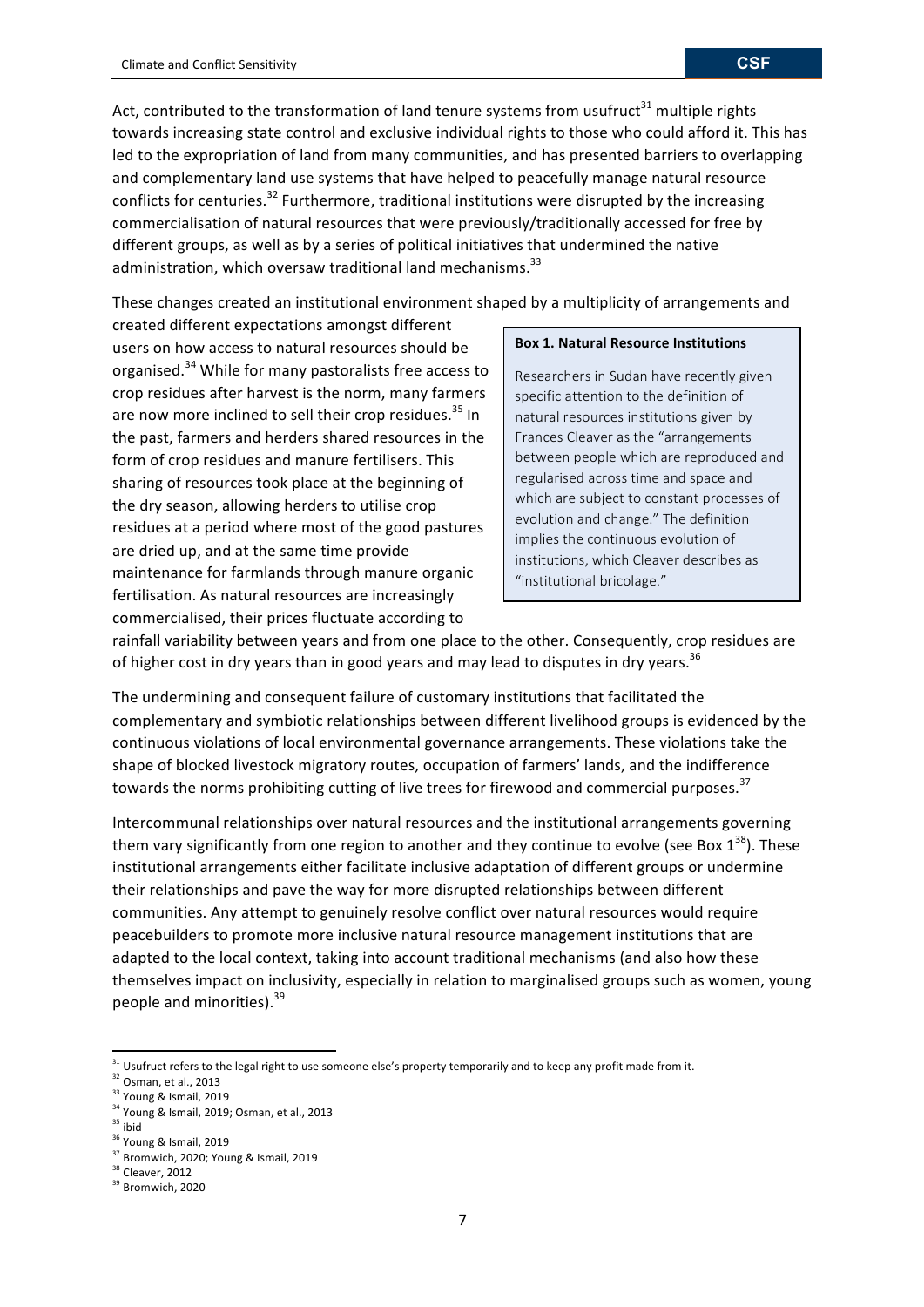## b) Unsustainable and inequitable development policies

In many areas of Sudan, and particularly in the war-affected areas of South Kordofan and Blue Nile, the government policy of expanding mechanised agriculture undermined traditional livelihood systems by favouring Sudanese and foreign agricultural investors over local smallholders and pastoralists.<sup>40</sup> Much of the violence and conflict that took place in South Kordofan and Blue Nile in the 1980s was either a government strategy to expand mechanised agriculture or people's strategies to resist that policy.<sup>41</sup> Large numbers of people were displaced from their homelands as a result of this policy and large swathes of forests were cleared to expand farming.<sup>42</sup> In 2019, the national government estimated that approximately five million hectares were leased by foreign entities for mechanised farming schemes, and an additional large number of acres were leased by Sudanese elites.<sup>43</sup> Mechanised farming in Sudan has seriously degraded millions of hectares due to unsustainable practices. In 2008, the Gedaref Administration estimated that 50% of remaining rangeland had been degraded.<sup>44</sup> This shows that land degradation is already driven by development policies that are environmentally unsustainable and socially inequitable<sup>45</sup>, and climate change may exacerbate this. Such examples also provide insights as to how top-down climate adaptation or green energy policies may further contribute to conflict and/or environmental degradation if they are not sensitive to specific contexts and their interaction with wider conflict and gender dynamics.

Increasing drought, higher rainfall variability and increased temperature have contributed to and exacerbated conflicts in Sudan, particularly at the local level, because they have coincided with poor adaptation policies. According to Youssif Eltayeb of Darfur Development and Reconstruction Agency (DDRA), "climate change can fuel conflicts in the presence of enabling conditions. Countries that can adapt well with climate change do not experience conflicts as a result of it." Indeed, drought could be a cause of disaster in the absence of functioning market and relief systems.<sup>46</sup> Government approaches to the drought-affected region of Darfur in the 1980s and 1990s, not only failed to provide relief, but actually contributed toward the intensification of the effects of the drought, undermining communities' ability to cope.<sup>47</sup>

Often, the causes and the solutions for these environmental challenges that lead to natural resource degradation lie within the policy domain, where improved policies could be promoted to invest in enhancing access to water and preventing land degradation. According to Musa Adam Abdul-Jalil of the University of Khartoum, "the weight that should be given to climate change depends heavily on other social and political factors." In Sudan's context of erratic rainfall and high environmental variability, natural resource scarcity depends on who demands natural resources, how equitably access to natural resources is organised, and how natural resources are managed and utilised. Patterns of land use, forest and rangeland conservation, integration of farming and pastoralism, as well as proper crop choices are crucial for environmental sustainability in the country.

## Implications of climate change for conflict-sensitive aid

While the intersection between climate change and conflict has received substantial attention from

<u> 1989 - Johann Stein, fransk politiker (d. 1989)</u>

<sup>42</sup> Selby & Hoffmann, 2014

<sup>43</sup> Schwarzstein, Peter, 2019

- <sup>45</sup> ibid
- <sup>46</sup> Messer, 2010

#### Box 2. Conflict Sensitivity

means that aid programmes take steps to avoid contributing to or prolonging conflicts, and instead seek to ensure that aid helps builds healthy, resilient and peaceful communities.

<sup>&</sup>lt;sup>40</sup> Selby & Hoffmann, 2014

<sup>&</sup>lt;sup>41</sup> Suliman, 2006; Foong, et al., 2020; Selby & Hoffmann, 2014

<sup>&</sup>lt;sup>44</sup> Sulieman, Hussein M., 2018

<sup>&</sup>lt;sup>47</sup> Bromwich, 2018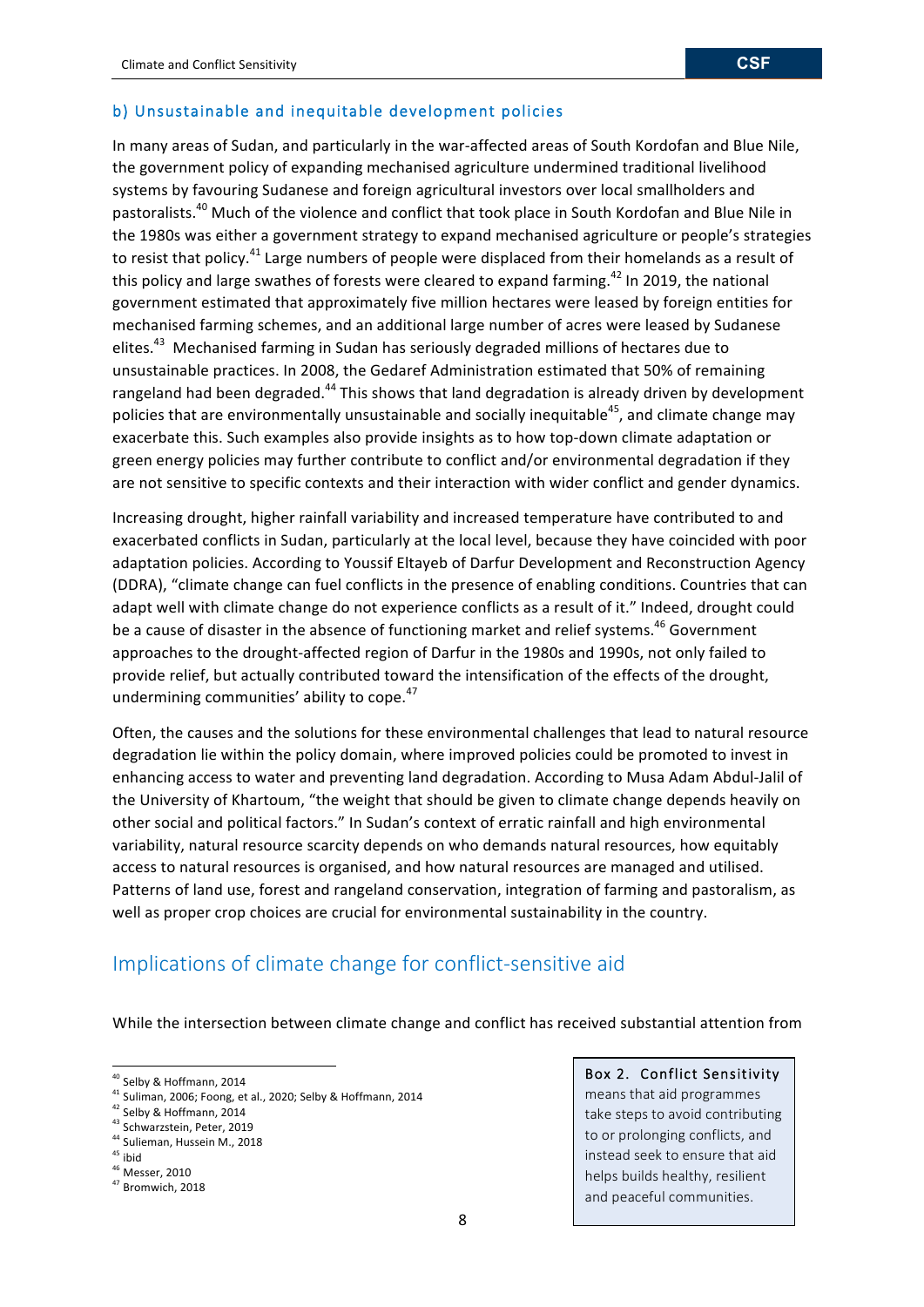academics, practitioners and policy-makers, the implications of that intersection for the aid sector has only recently begun to receive more attention. Efforts to understand the effects of climate change and conflict on aid have increased since the establishment of the Climate Security Mechanism in 2018. The ministerial event held by the UN General Assembly (UNGA) in September 2020 was heralded as a key step forward towards enhancing the focus of aid actors on the intersection of climate change and conflicts globally.<sup>48</sup> In this section, we outline some of the implications of climate change for conflict-sensitive aid in Sudan.

## a) Climate and conflict: Impact on humanitarian and development needs

Climate change effects of increased rainfall variability, higher temperatures, and more frequent droughts will disproportionately affect those who are already socially and economically vulnerable. As such, climate change and resulting shocks exacerbate pre-existing inequalities among the groups mostly likely to receive international assistance. However, the aid sector's approaches to risk management and protection regimes are not systematically equipped to consider climate as a complicating factor.<sup>49</sup>

**Food Security and Resilience.** The intersection of climate shocks with the dynamics of conflict and fragility has strong potential to further undermine food security in Sudan, particularly as protracted conflict undermines the adaptive capacity of local communities and weakens their ability to cope with environmental shocks.<sup>50</sup> Armed conflict can limit the ability of farmers to reach their land because of the physical threats they may be exposed to, including gender-based violence.<sup>51</sup> Shifting gender norms around women's participation in agriculture and herding offer opportunities for gender equity, but also potential security risks for women. A study by the Feinstein International Centre to measure the impact of different shocks on household resilience $52$  in Darfur found that despite experiencing a steady recovery from the 2003 conflict, the 2013 drought significantly reduced the resilience of households in South and West Darfur.<sup>53</sup> The changing climate will affect the types of crops and livestock that can be raised in Sudan, as well as the most effective land use models. Traditional, flexible, and inclusive approaches to land use that are negotiated at the community level will be important to preserve and will offer vital lessons on good practice as climatic variability increases. What works in one region may not work in another; therefore it is critical that support for such approaches is underpinned by a strong understanding of the specific local context (including environmental dynamics and applied conflict- and gender- sensitivity to identify and mitigate any potential risk of perpetuating harmful gender norms or other power imbalances). 

Health and Infrastructure. The 2021 rainy season caused floods in different states in Sudan, including Gedaref, White Nile, South Darfur, West Darfur, Kassala, River Nile and Aljazirah. Approximately, 88,000 individuals were impacted and homes as well as infrastructure were damaged. The risk of water- and vector-borne diseases in these states increased with the floods.<sup>54</sup> Climate change and environmental degradation are believed to be contributing to increased urbanisation, alongside long-running trends of land expropriation for investor-driven mechanised farming. This puts great pressure on existing utility systems, such as water and electricity, in urban areas. Indeed, the implications of current trends for urban areas is an under-researched area.

<u> 1989 - Johann Stein, fransk politiker (d. 1989)</u>

<sup>53</sup> Fitzpatrick & Young, 2016

<sup>54</sup> OCHA, 2021

<sup>&</sup>lt;sup>48</sup> Peters & Dupar, 2020

<sup>&</sup>lt;sup>49</sup> Peters & Dupar, 2020 ; ICRC, 2020

<sup>&</sup>lt;sup>50</sup> ICRC, 2020

 $51$  ibid

 $52$  Resilience is defined here as the ability of people to mitigate, weather, and "bounce back" from shocks or adversity. More details could be found in Maxwell, et al., 2017.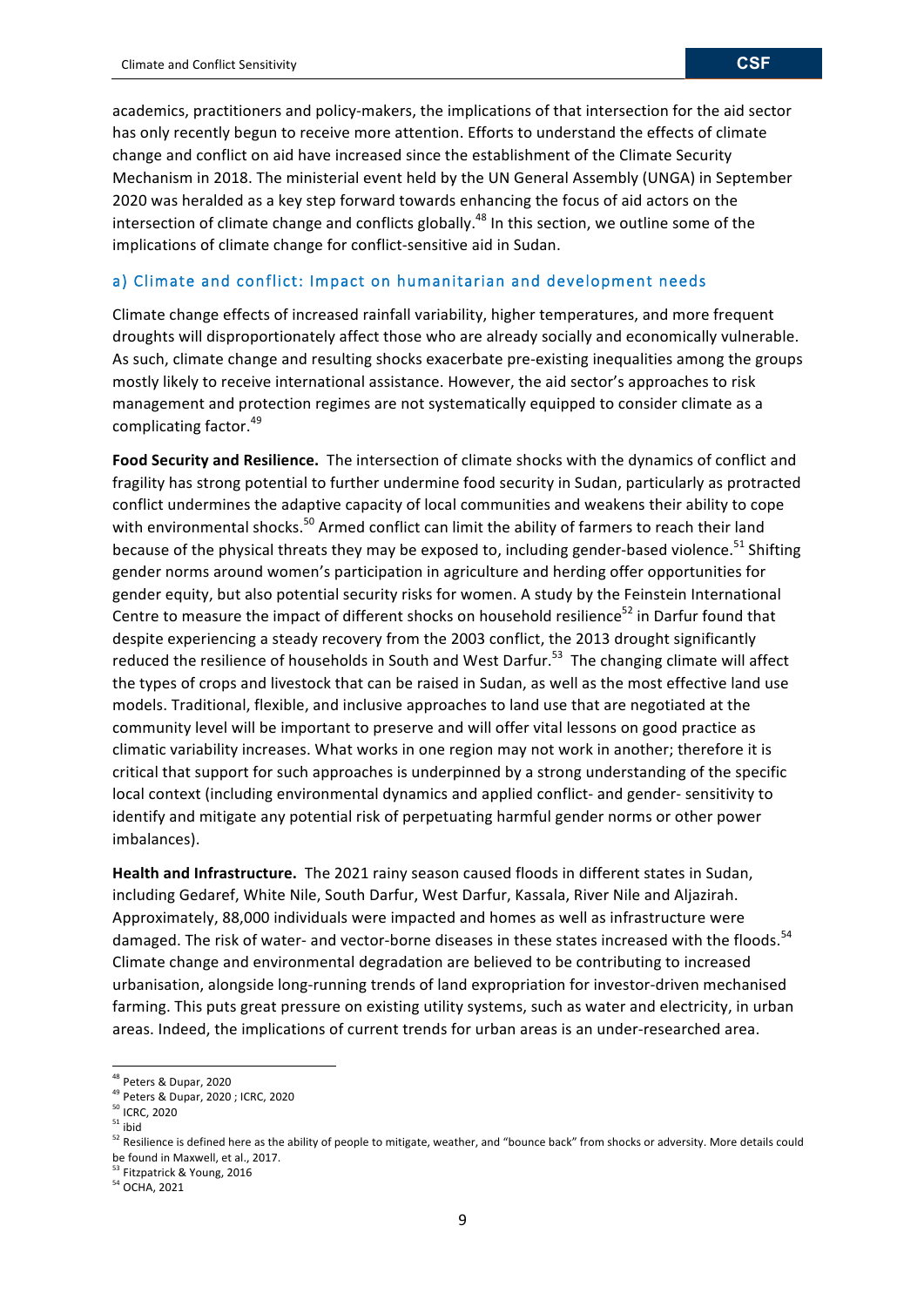**Displaced populations.** In 2020, the increased incidence of localised violent conflict in Darfur and Kordofan resulted in an additional 79,000 new displacements recorded.<sup>55</sup> As of August 2021, the total number of internally displaced people (IDPs) reached 2.5 million, out of which 2.2 million live in protracted displacement in Darfur.<sup>56</sup> People who are displaced by armed conflicts are also more exposed to the climate risks of droughts and floods, as they are uprooted from traditional social and environmental structures. Armed conflict reduces resilience to climate shocks by eroding the integrity of institutions and communities, which in turn can make them vulnerable to additional threats.<sup>57</sup> For example, in Darfur, those who have been displaced often have to move more than once due to climate or insecurity related difficulties, which worsens their livelihood situation.<sup>58</sup> At the same time, livelihoods that may arise as a result of changed contexts due to displacement and lack of access to land, such as firewood collection, brickmaking, and charcoal-making, can place unsustainable demands on natural resources.<sup>59</sup>

**Vulnerable groups.** Women, young people, and children in particular face higher risks from the combined impact of environmental and conflict threats.<sup>60</sup> These deprive young women and men of livelihood opportunities as they often lack access to education and natural resources which pushes many of them to migrate internally or abroad.<sup>61</sup> Omer Mastour of UNDP elaborated that young people are the "fuel of conflict because there is no prospect of decent employment for them".

This migration can lead to dramatic changes in community-level social composition, and can lead to both opportunities and challenges for women who are increasingly taking on different livelihood responsibilities. However, such transition can be risky from a security perspective, and can increase their vulnerability. Despite a good rainy season in 2020, a WFP comprehensive food security and vulnerability assessment for the first quarter of 2021 found that women-headed households in Sudan were 11 percent more likely to face food insecurity due to poor access to the labour market.  $^{62}$ 

Women are also more vulnerable to economic, physical and sexual gender-based violence in the context of climate-related displacements.<sup>63</sup> Women who have experienced protracted displacement and live in refugee camps are particularly exposed to sexual and physical violence as they move long distances from their communities in search for water and wood.<sup>64</sup> More erratic rainfall and drought increases the time women spend fetching wood and water for their families as they have to travel longer distances to find water.<sup>65</sup> While women represent most of the labour in the agricultural sector, they have limited control over the financial gains they make for their households as these gains tend to be controlled by men.<sup>66</sup> This is due to the fact that prevailing social norms dictate that men manage the farming activities and women perform most of the labour work, though the specific dynamics vary across the difficult cultures of Sudan.<sup>67</sup>

## b) Considerations for aid actors

<u> 1989 - Johann Stein, fransk politiker (d. 1989)</u>

The actions, decisions and very presence of aid actors (humanitarian, development and peacebuilding) and donors have implications for both conflict dynamics and the environment. Aid

<sup>58</sup> Young, 2009

- <sup>60</sup> Katie & Dupar, 2020
- $<sup>61</sup>$  Satti, 2020</sup>
- <sup>62</sup> WFP, 2021

 $64$  UNFPA, 2021 <sup>65</sup> UNDP, 2020

<sup>&</sup>lt;sup>55</sup> OCHA, 2021

<sup>&</sup>lt;sup>56</sup> USAID, 2021

 $57$ Ibid

<sup>&</sup>lt;sup>59</sup> Fitzpatrick & Young, 2016

<sup>&</sup>lt;sup>63</sup> UNDP, 2020

<sup>&</sup>lt;sup>66</sup> Fitzpatrick, et al., 2021; Ibid

 $67$  JICA, 2012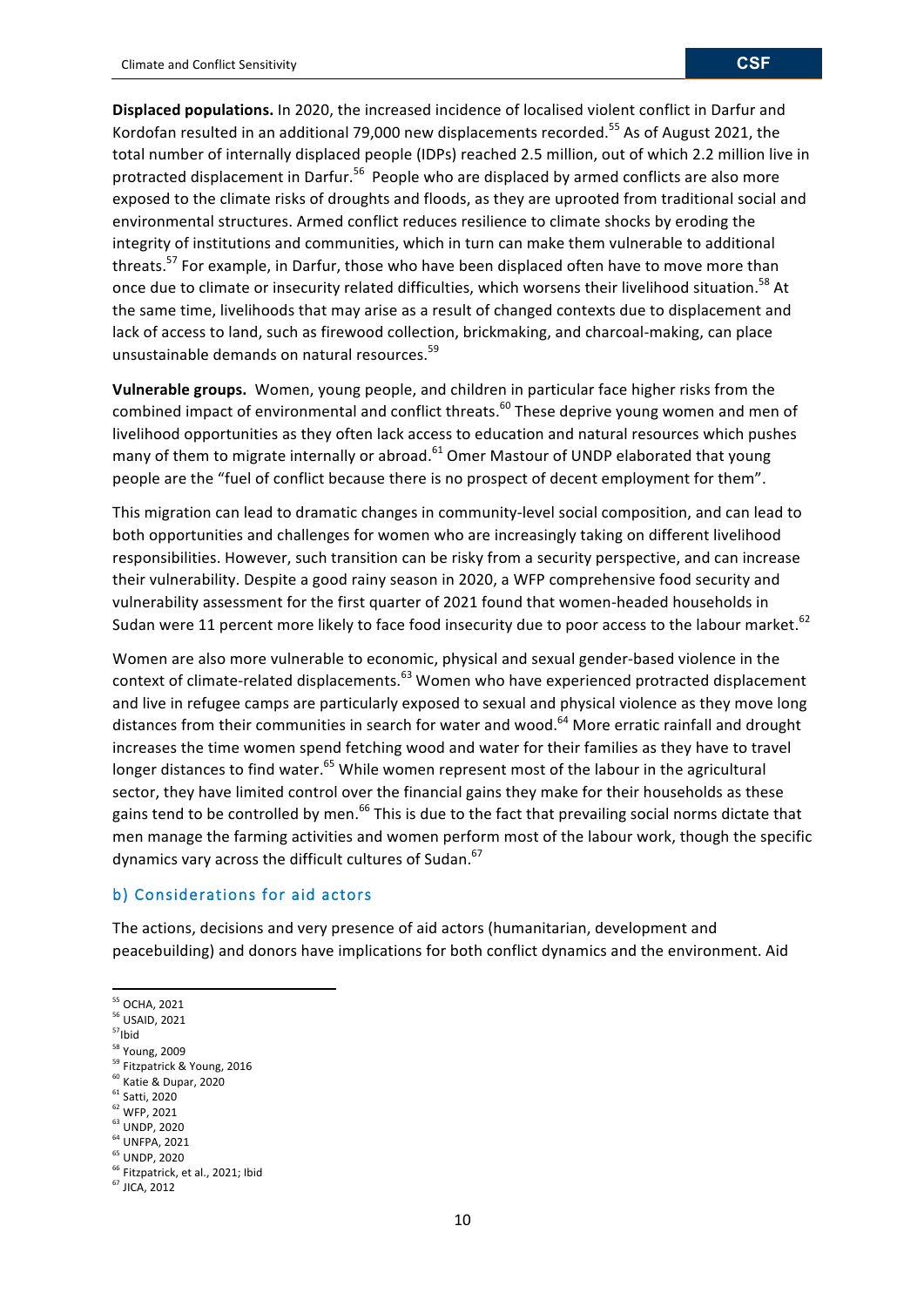actors should seek to have a positive, rather than negative, effect on the conflict and environmental challenges in the areas where they work. This means taking steps to avoid contributing to environmental degradation or worsening the effects of climate change (which in turn may further contribute to conflict), and if possible to contribute to local-level strengths. This section presents areas where the aid sector interacts with these dynamics.

Aid sector policy and analysis. Understanding of climate change trends, policy and mitigation/adaptation measures have often been viewed from a top-down perspective, held within the domain of high-level global or national fora. However, how the effects of climate change interact with local conflict dynamics is highly context-specific and can vary significantly from one context to another, interacting with existing vulnerabilities and drivers of conflict in complex ways (as mentioned previously, climate change has been referred to as a 'risk/threat multiplier'). Therefore, analysis which informs strategic decisions and the design and implementation of aid programming needs to take into account the combined impact of conflict, climate and environmental factors in specific localised contexts, alongside socio-economic vulnerabilities, gender norms, political dynamics, and the governance and management of natural resources. Aid actors must understand how environmental variability and livelihoods are inextricably intertwined, and furthermore should have an understanding of how governance enables or constrains adaptation. While climate variability and land degradation are contributing factors to conflict, conflict also undermines effective and inclusive environmental governance. All of this requires more cross-silo thinking (e.g., aid organisations should engage more closely with both environmentalists and conflict specialists) and especially greater emphasis and value placed on local knowledge and understanding of context, including traditional coping mechanisms and historic environmental governance mechanisms (bearing in mind that at times these may also perpetuate gender norms and power imbalances).

**Institutional memory and sector-wide learning.** There are lessons that have emerged over many years from these contexts which can provide valuable insights for aid actors to further inform how they tailor their approaches to further take these highly contextualised dynamics into account. The aid sector, however, does not tend to adequately resource or invest in institutional memory. Organisations at all levels within the system (from donors through to local NGOs) tend to be shortstaffed, with a heavy focus on implementation over learning and analysis. Those organisations run by international staff tend to suffer from high turnover, and those run by national staff tend to be under-resourced. There is no sector-wide coordination or advisory function currently filling this gap in Sudan. Indeed, many of the factors which may undermine conflict sensitivity (e.g., short term programme cycles, high staff turnover and associated effects on institutional knowledge and relationships) are also at odds with an approach which is responsive to environmental and climate change risks.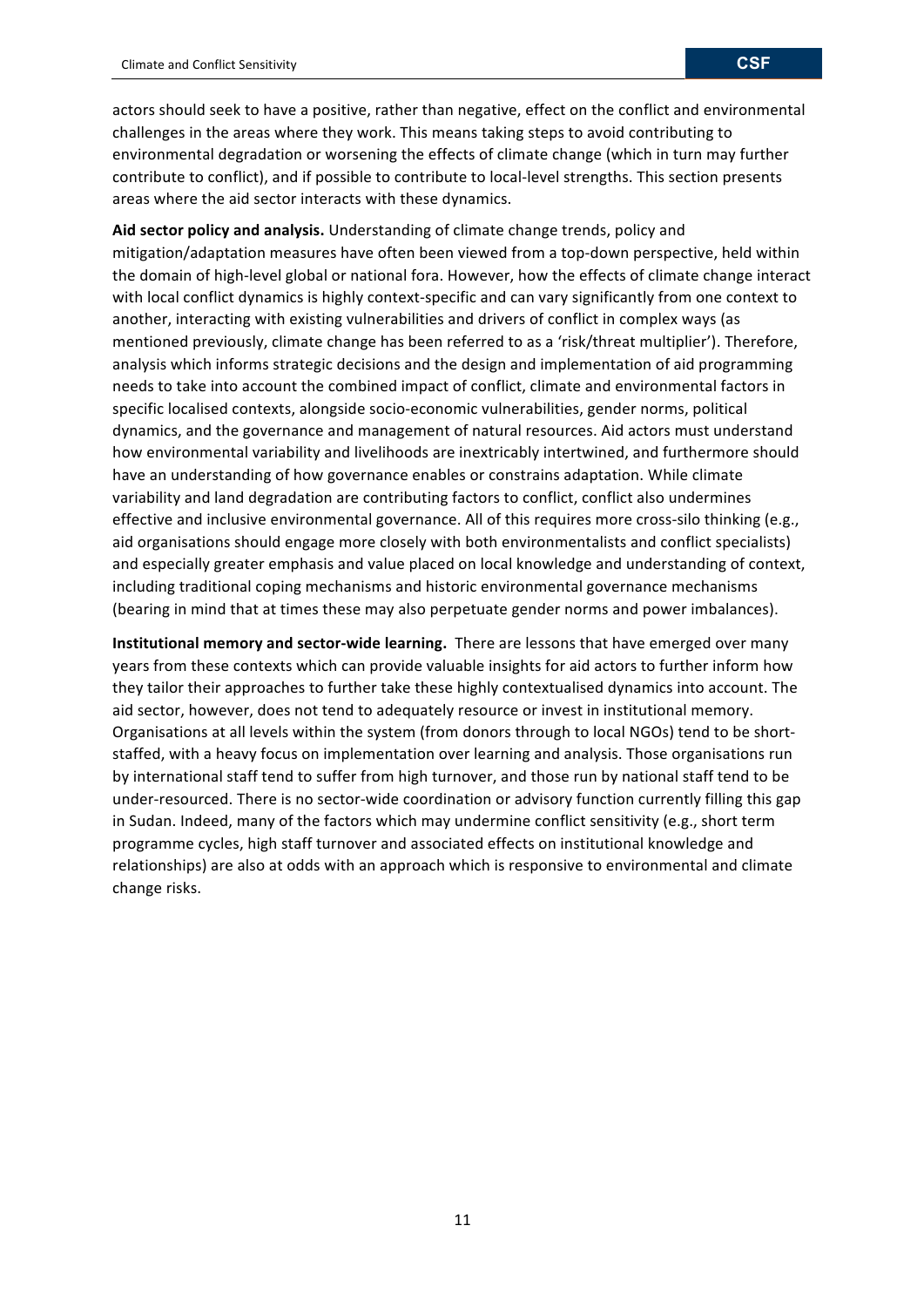## Box 3. Examples of climate security/environmental peacebuilding related programming

Recognition of the intersection of climate change, conflict and environmental degradation has led to attempts to pilot integrated programming which has specific objectives related to combined outcomes.

For example, the Wadi El-Ku Catchment Management project in North Darfur piloted by Practical Action, UNEP and community-based organisations (CBOs) combined rebuilding environmental governance, community-based natural resource management and climate adaptation interventions as a platform for strengthening peace and improving relationships between farmers, pastoralists, communities and local government.

Another example focusing on gender-responsive approaches to natural resource management for peace in Al Rahad in North Kordofan was undertaken by UNEP, UN Women and UNDP, working at the convergence of several factors including shifting socio-economic and political dynamics among pastoralist groups as a result of environmental and climate changes and the specific gender dimensions of these changes.<sup>68</sup> The project demonstrated that natural resource management and governance initiatives are a strong entry point for women's empowerment in peacebuilding.<sup>69</sup>

Key components to these projects include: incorporating a strong conflict sensitivity lens from the start alongside a strong understanding of specific environmental and climate change adaptation needs; participatory planning which is inclusive of all groups; bridging different levels, including governance across local, state and national levels; and cross-silo working which combine climate adaptation, environmental governance and peacebuilding objectives.

**Integrated approaches to designing aid programming.** There is an increasing emphasis on crosssectoral approaches in global aid discussions, and also lessons from previous aid responses in Sudan. Working in a context of climate change and conflict requires a mix of skills - those used to working in drought or flooding responses need to merge approaches with those experienced in addressing conflict and building peace. Greater understanding of climate variability has brought more of a focus on disaster risk reduction, preparedness for climate shocks, resilience and adaptive capacity  $$ strengthening conflict sensitivity must also be a fundamental part of all of this. Greater attention towards early warning and prevention can be key, including increasing forecasting capacity, prepositioned financing, and anticipatory action (the Central Emergency Response Fund (CERF) provides allocations of this kind as a priority area, according to OCHA<sup>70</sup>). Furthermore, where possible aid actors should go beyond prevention to proactively favour more transformative approaches which are both conflict-sensitive and environmentally sustainable, for example, by intentionally incorporating longer-term peacebuilding goals or by internationally integrated approaches that support environmental regeneration and sustainable management of natural resources. Climate security related programming is a new but emerging field, and recent pilots in Sudan have illustrated the opportunities that may be presented by such programming (see Box 3). Specific entry points for addressing combined risks are further identified in more detail elsewhere (for example, the Climate Security Expert Network's Climate-Fragility Risk Brief for Sudan<sup>71</sup>).

 $68$  UNEP, UN Women & UNDP, 2019.

<sup>&</sup>lt;sup>69</sup> UNEP, UN Women & UNDP, 2019.

<sup>&</sup>lt;sup>70</sup> Peters & Dupar, 2020

 $71$  adelphi, 2020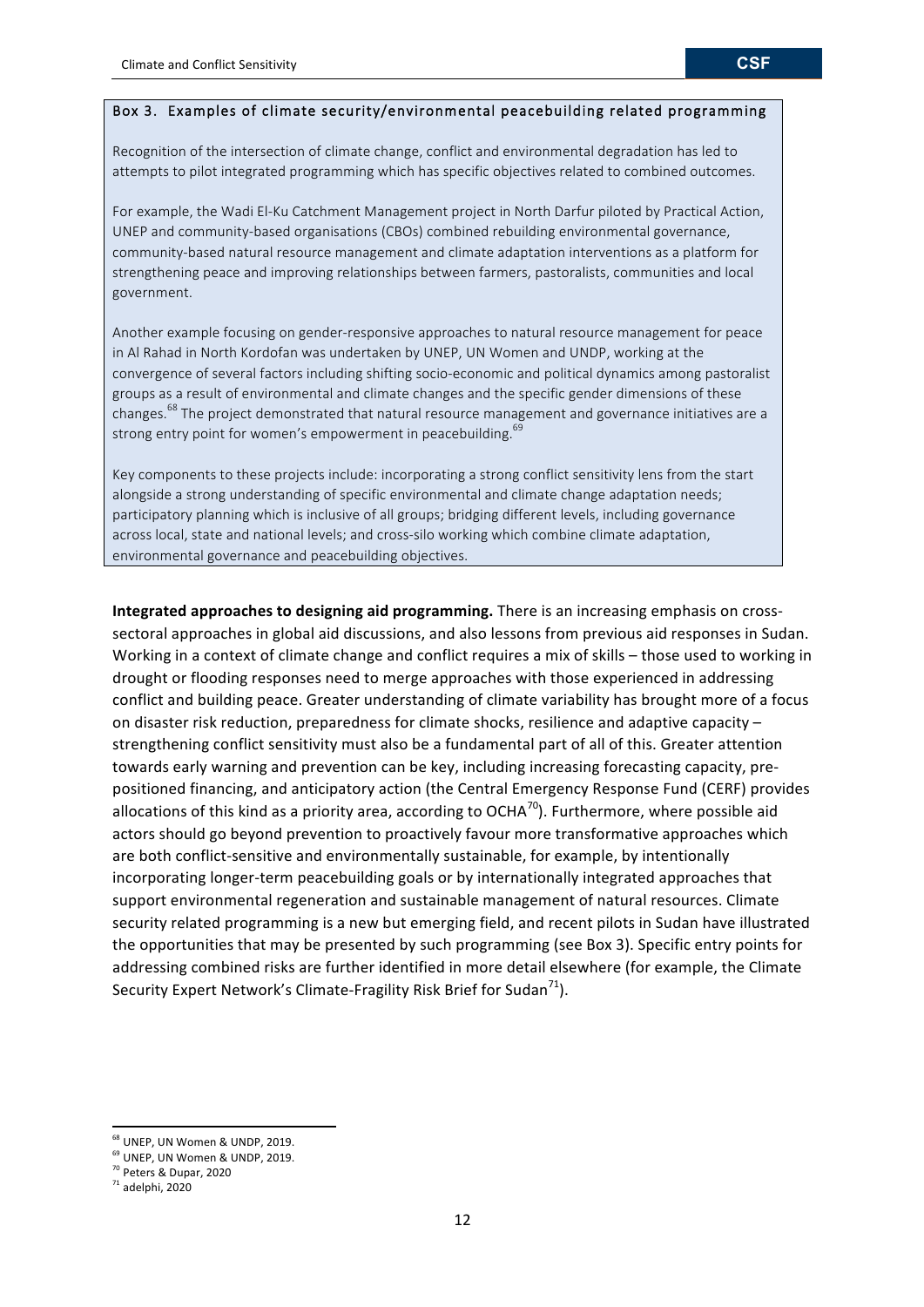**Targeting and inclusion.** The specific intersectional needs of children, women, and socially disadvantaged groups (including pastoralists, ethnic and religious minorities, and disabled groups) and how these groups are differentially and disproportionately affected by conflict, climate

variability and environmental degradation need to strongly inform climate-sensitive and environmentally sustainable relief and development.<sup>72</sup> The exclusion of pastoralists from aid programmes in particular has been identified as a failure of humanitarian and development programming in Sudan (see Box 4).<sup>73</sup> Influenced by the predominant media narrative about conflicts in Sudan as being between 'Arab' and 'Africans' or between 'farmers' and 'herders', many humanitarian agencies have often viewed farmers and pastoralists in isolation or in competition with one another, when in fact they have historically had symbiotic livelihood systems and often peaceful relationships.<sup>74</sup>

While inclusivity is part and parcel of the humanitarian principles of humanity and impartiality, it also has peacebuilding implications.<sup>75</sup> In their briefing paper about

#### Box 4. Inclusion Spotlight: Pastoralists

Twenty years after the eruption of the conflict in Darfur, poor engagement with pastoralists by humanitarian and development agencies has not changed much as most agencies focus on IDPs, who are predominantly farmers. This failure to acknowledge the vulnerabilities of pastoralists tends to be based on assumptions that pastoralists are better off than farmers. Indeed, Young & Ismail, 2019, found that, in Darfur, pastoralists are better off than farming communities in terms of livelihood asset ownership. However, the poorer segments of the farming and pastoralists communities are quite similar in terms of their asset ownership and the lowincome activities they are involved in. Neither farming nor nomadic communities are egalitarian and there is a persistent inequality within both of them, and that implies a need for a more inclusive targeting of the poorest amongst both groups.

participation in integrated natural resources management (INRM) projects, Satti, et al., 2021 found that relationships between farmers and pastoralist in North Darfur have been significantly damaged by conflict. One of the key motives for participation in INRM was to restore the damaged relationships between different users through establishing mechanisms and rules for peaceful sharing of natural resources. However, this can only be achieved by involving both groups in the decision-making structures established as part of INRM intervention, and by distributing natural resources services in an equitable way for different users.<sup>76</sup>

Aid's impact on the environment. Aid programming can be heavily resource intensive, with the potential to increase stress on local natural resources such as water, land, food, grazing, and charcoal. A reliance on dirty and nonrenewable energy may also contribute to environmental degradation, such as massive diesel-powered generators, and the generation of large amounts of non-biodegradable pollution through items such as single-use plastic water bottles. The carbon footprint of the aid sector is also significant, particularly in areas where expatriate aid workers qualify for rest and relaxation (R&R) flights on a frequent basis. While some level of environmental footprint is necessary, the aid sector is not doing all that it can do to reduce its own impact. For example, many years of experience in Darfur have raised important questions and lessons around wider relief practice and its impact on the environment (e.g., in a report published by Tearfund in 2007).<sup>77</sup> UNEP and OCHA have developed the 'environmental marker' methodology for assessing environmental impact of the humanitarian response in Darfur, requiring participants to demonstrate that a basic level of environmental mitigation has been undertaken (i.e., consideration of

<sup>72</sup> Peters & Dupar, 2020

 $73$  Satti, et al., 2020

 $74$  Young & Ismail, 2019

 $75$  Satti, et al., 2021

 $76$  ibid

 $77$  Tearfund, 2007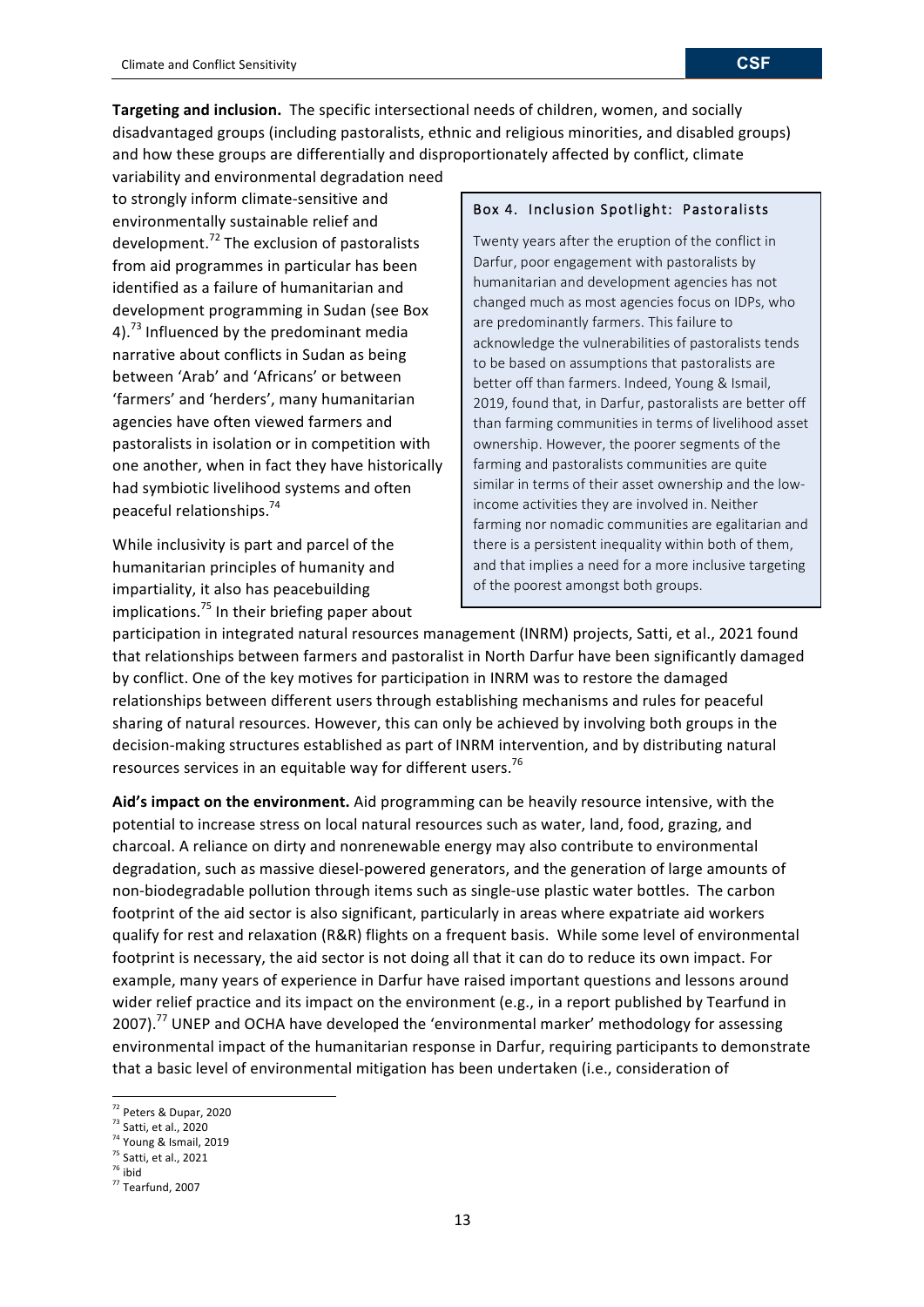environmental and climate risks – see Box 5).<sup>78</sup> The requirement is ongoing, under the supervision of sector leads. Its effectiveness as an accountability mechanism largely depends on the individual sector lead's ability and will to use it as such. More attention should be paid to lessons and improving aid practice – particularly based on specific contextual experience and relationships. Other options explored in global discussions on greening operations include establishing in-house environment and energy experts to champion the development and implementation of environmental policies.<sup>79</sup> The ICRC has devised 'guidelines on the protection of the natural environment in armed conflict', and International Humanitarian Law can provide a framework itself for environmental protection, for example, by designating areas of biodiversity as demilitarised zones.

## Box 5. Environmental Marker

According to environmental marker guidance produced by OCHA and UNEP, each humanitarian project is required to identify its potential impact on the local level in relation to environmental and climate risks, and address it in a manner which is tailored to the specific country. 80

Over the past eight years, efforts have been taken to 'mainstream' this at the strategic and programming/planning level in Sudan via the Humanitarian Needs Overview and the Humanitarian Response Plan. Since 2019, there has been an environmental context question included in the HRP project system, requiring organisations to explain how they are addressing or considering environmental issues (including climate risks) in their humanitarian operations in Sudan. UNEP has further collaborated with OCHA and Sector Coordinators to support the project review process against the environmental marker.

UNEP has also provided operational level support to the Sudan Humanitarian Fund (SHF) and other funding strategies and mechanisms to include environment and climate change both in funding requirements and through environmental screenings (i.e., use of an adapted environmental mainstreaming approach and mitigation measures) at the project level. UNEP has also supported the creation and sharing of environmental data for use in humanitarian analysis.

Such multi-sectoral approaches hold promise; however, further engagement is needed to extend the impact and ensure that such initiatives do not become tick boxes. This includes follow up on project reviews to assess the degree that recommendations have been taken into consideration, further advocacy and awarenessraising on environmental and climate change risks and adaptation needs, and support for training on environmental screening.

Linking local, national and global accountability. While ensuring accountability to local communities is critical, it is also important to go further and to realise the role that the aid sector can play in ensuring that national and global fora in relation to climate change and the environment are accountable to local communities. Lessons from aid operations in specific local environments can help to promote coherence across global humanitarian, development, peacebuilding, environment and climate approaches. This is also important to inform understanding of the reality of what it means to translate global and national commitments into practical action at local levels – including the potential to aggravate conflict and to reinforce inequality via top-down approaches. Initiatives such as the Climate Security Mechanism (which is intended to support collective analysis and action to address links between climate change, peace and security within the UN system<sup>81</sup>) have

<sup>&</sup>lt;sup>78</sup> Reliefweb, 2016.

<sup>79</sup> Peters & Dupar, 2020

<sup>&</sup>lt;sup>80</sup> OCHA & UNEP, 2016

 $81$  Albrecht, 2021.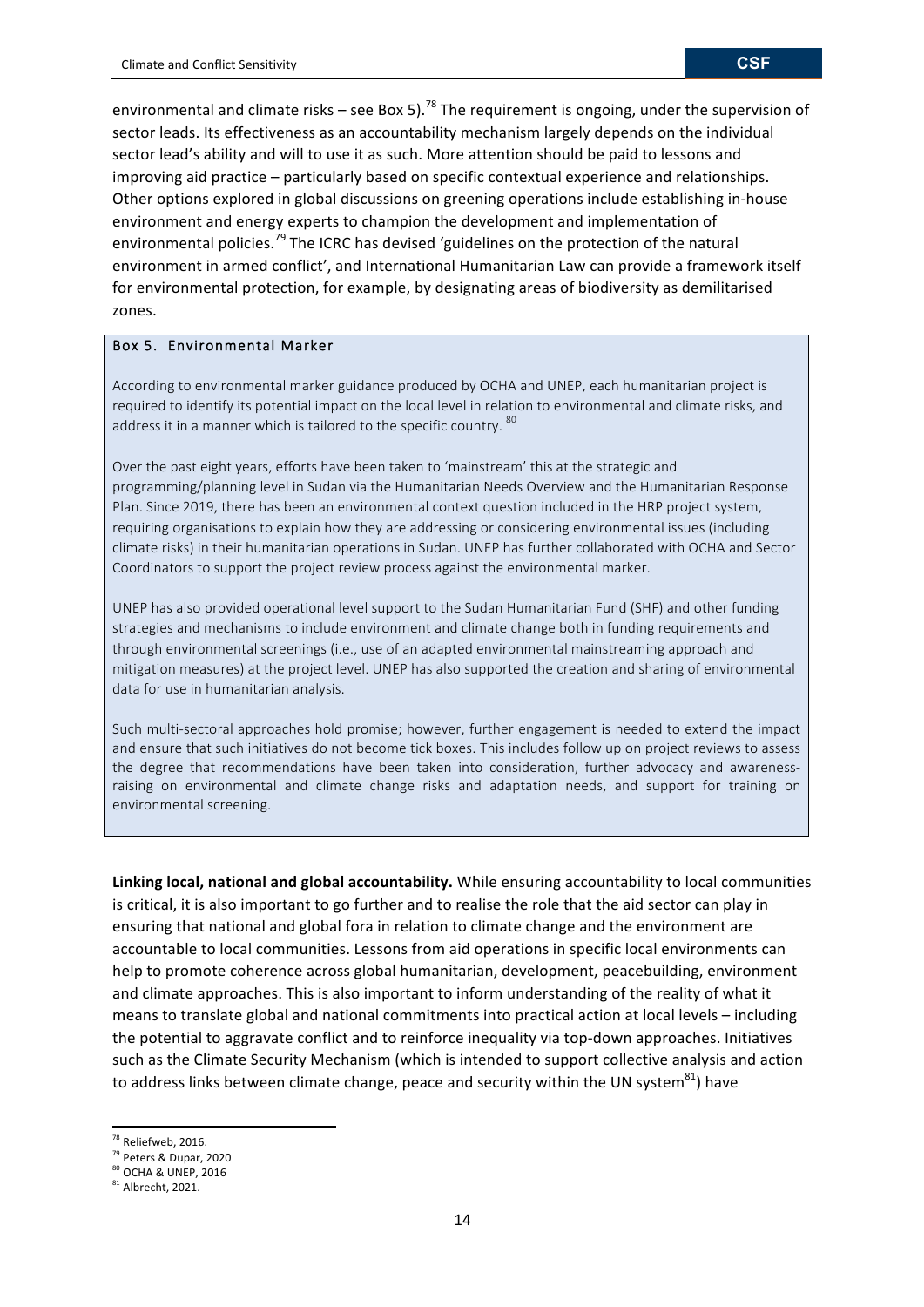contributed to more joined up thinking and action. However, global discussions around reforming the aid sector to adequately address the links between climate change, environmental degradation and conflict (for example, as detailed in an ODI briefing note<sup>82</sup>) require concerted engagement to reinforce understanding of how the aid sector can better contribute to solutions and ensure accountability.

## c) Environmental peacebuilding and climate security related programming: A longerterm perspective

'Environmental peacebuilding' (including specific climate-security related programming, as described in Box 3) describes processes by which actors attempt to promote peace through more environmental cooperation, better and more integrated natural resource management, enhanced climate change adaptation and disaster risk reduction.<sup>83</sup> The premise upon which these interventions are developed is to shift the focus from the role of environmental issues in fuelling conflicts towards the role of environmental cooperation in transforming conflict and enabling collaborative relationships.<sup>84</sup>

There is a growing body of evidence to illustrate how aid actors involved in environmental peacebuilding in Sudan can achieve positive contributions towards promoting peace within their target geographical areas. This includes addressing the combined issues of climate change adaptation, environmental sustainability, and conflict through different integrated strategies, including supporting relevant traditional peacebuilding mechanisms, addressing or removing environmental threats, addressing the issues of poverty and lack of livelihood options,<sup>85</sup> or promoting inclusive governance of natural resources.

While most environmental peacebuilding projects use a combination of interventions to enhance communities' resilience to conflict and climate change, <sup>86</sup> there are also projects that indirectly address the issues of climate change and conflict.<sup>87</sup> For example, some projects aimed to encourage conflicting communities to cooperate by addressing environmental issues as well as delivering peace dividends to communities by improving social services of health, education and water.<sup>88</sup> These projects succeed when they are able to build relationships between different communities, and between communities and governance structures.

A component of successful environmental peacebuilding interventions is their ability to build relationships between communities and reduce the incidence of localised conflicts over natural resources. Such networks facilitate dialogue between different users of natural resources and allow them to collectively make decisions about the effective use of their shared natural resources. These efforts should ensure positive inclusion of women, young people, and other marginalised groups in the various decision-making forums established for peacebuilding and natural resource management. 89

This networking is complemented by technical interventions like dam construction and livelihoods support in the form of agricultural extension, animal vaccination, livestock migratory route demarcation, reforestation and improved seed varieties distribution. Moreover, decision-making platforms usually include participants from governments at the local level to ensure technical and

<sup>82</sup> Peters & Dupar, 2020.

<sup>&</sup>lt;sup>83</sup> Ide, 2019

<sup>84</sup> Herbert, 2019

<sup>85</sup> Bronkhorst, 2011

 $86$  Corbijn, et al., 2020; UNEP, 2020; Bennett, et al., 2013

<sup>87</sup> Practical Action, 2012

<sup>88</sup> UNDP, 2019

<sup>89</sup> UNEP, 2016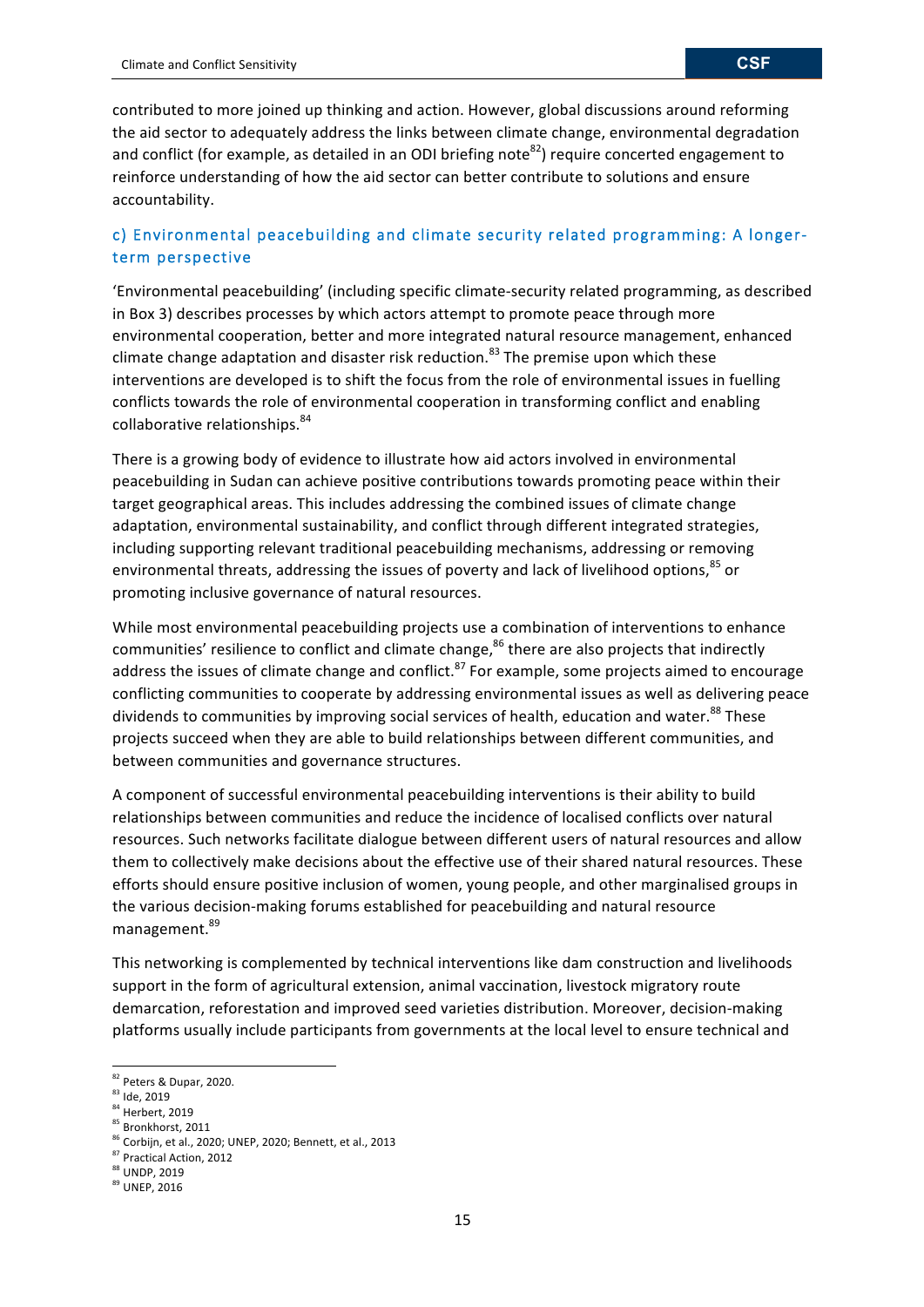financial support.<sup>90</sup> Some environmental peacebuilding interventions gave special consideration to the vulnerability of women and young people to climate change and conflict by enhancing their access to natural resources and supporting them with alternative livelihoods through vocational training. <sup>91</sup>

Besides the institutional and technical rigour, some interventions benefited from having a very good understanding of the local realities. Important lessons could be learnt from the national NGOs of Darfur Development and Reconstruction Agencies (DDRA) and SOS Sahel Sudan who, instead of considering farming and pastoralism as inherently conflicting livelihoods, recognise the complementarity between pastoralism and farming within a wider socio-ecological system.<sup>92</sup>

## The way forward and recommendations

Conflict, environmental degradation and climate change play an increasingly profound role in Sudan. leading to more humanitarian suffering, more deaths, protracted displacement, severe poverty and exacerbated inequality. Humanitarian, development and peacebuilding programmes cannot treat these as independent sets of phenomena with distinct responses. Climate change, environmental degradation, and conflict interact in complex ways, and aid that does not recognise this complexity risks contributing to conflict in the short- and long-term. The aid system should strive to avoid working in silos, and common objectives need to be created to strike a balance between responding to urgent humanitarian needs while adopting long-term strategies that enhances vulnerable communities' resilience to climate change and conflict.<sup>93</sup> There is also a need for coordination between aid actors active in different states and neighbouring countries, as in many cases the issues that need to be tackled are cross-border, particularly environmental issues.

In conflict-affected areas, aid actors should develop a context-specific and robust understanding of how environmental changes are interacting with intra- and inter-communal natural resource management. It is also important to take into consideration the link between localised conflicts and the national level of conflict in Sudan. This is particularly important in Sudan as different regions have different causes of environmental degradation and experience the effects of climate change differently; generalised conflict analyses are insufficient to understand these important nuances.

In order to transform the dire picture of intersecting climate change and conflict, the following recommendations are proposed, building on three overarching principles:

- 1. **Applied conflict analysis:** All actors should ensure that decision-making and programmes are based on and responsive to regularly updated conflict analysis that firmly takes into account environmental factors, including the effects of climate change. An understanding of how conflict, climate and the environment interact in specific contexts can help aid actors to ensure that they are conflict and gender sensitive, climate sensitive and minimise their environmental footprint/contribution to environmental degradation.<sup>94</sup>
- 2. Working across silos: All actors should deliberately seek out, foster and facilitate engagement across diverse specialisms and expertise, bringing together environmentalists,

<sup>&</sup>lt;u> 1989 - Johann Stein, fransk politiker (d. 1989)</u>  $90$  UNDP, 2019; UNEP, 2020; Corbijn, et al., 2020; Practical Action, 2012; UNEP, 2014

 $91$  UNEP, UN Women & UNDP, 2019

<sup>&</sup>lt;sup>92</sup> UNEP, 2014

<sup>93</sup> ICRC, 2020; Oxfam, 2021; Ibid

<sup>&</sup>lt;sup>94</sup> According to Saverio Krätli, the chief editor of Nomadic People journal, "It is important to acknowledge the impact of climate change [...] but it is even more important to base the design and implementation of humanitarian interventions on a sound assessment of the legacy of non-climate stressors: the socio-economic processes that have been at work for decades with the goal of transforming people's livelihoods. Starting from altering the ways key resources are being accessed, and even the categories through which people can think about them; and of course including the adjustments different groups of people have made in the face of this legacy."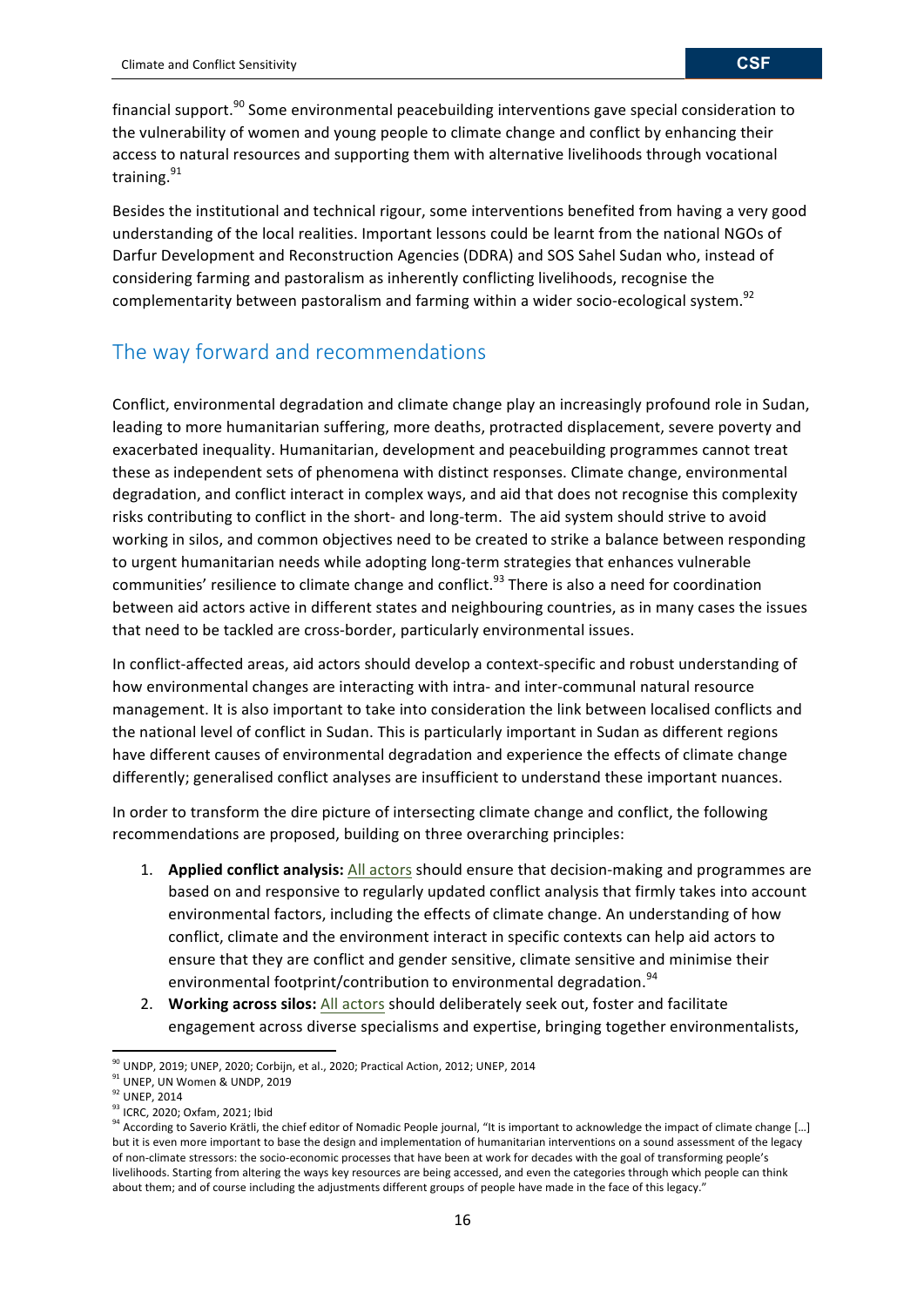<u> 1989 - Johann Stein, fransk politiker (d. 1989)</u>

meteorologists, local academic knowledge, community expertise, local government representatives with aid practitioners and policy-makers. This will enable a better understanding of complexity and contextual nuances, and facilitate sharing of knowledge, more evidence/research, and redesigning approaches to be more peace positive, climate compatible and environmentally sustainable.

3. Connecting understanding across local, national and international levels: All actors should deepen understanding of the interconnected nature of conflict<sup>95</sup> and environmental dynamics, and also the nuances around how these dynamics interact across specific local or regional levels – particularly as transboundary challenges may be key for addressing systemic drivers of conflict. Thinking and working across different levels further enables aid programming to address issues around power, marginalisation and inequality, ensuring that communities have a strong say and understanding of high-level decisions and policies.

These principles can be applied in different ways in different areas of the aid sector. Some of these are suggested below, but more importantly, many will emerge through ongoing discussion and reflection. The CSF hopes to use this analysis to facilitate and draw out additional organisation- and sector-specific recommendations that can be practically applied in the coming months.

**1)** Invest in knowledge and cross-silo evidence and learning. The aid sector needs good information, at different levels and in different languages, to equip it to navigate these new dilemmas and evolving dynamics. This requires data, succinct analysis, respect for local knowledge, time for reflection, spaces for sharing lessons, and flexibility for adaptation. Specific ways that this can be built include:

- More research is required to ensure that programming and strategic decisions are based **on relevant data, up-to-date information, and contextualised knowledge**: This would help to stave off the potential for generalised assumptions/perceptions and to understand important nuances. Donors should consider funding more research to better understand some of the interlinked and evolving dynamics (conflict, climate change, environment) highlighted in this paper. How this research is gathered is also important, in particular the value placed on local knowledge and expertise, for example a research consortium with local universities to explore traditional and modern approaches to managing climate variability could be considered. More action research with practitioners is also required to move beyond theoretical realms and translate issues into local reality and practice. Further research is required on areas such as: how large-scale initiatives (e.g., mechanised farming, any large-scale green energy or adaptation plans) interact with environmental degradation, conflict dynamics and corruption; the impact of urbanisation; and shifting patterns of land use and natural resource governance as a result of environmental change and interaction with conflict and political dynamics.
- Better expertise within the aid system: **Donors** should be willing to fund specific analysts and advisers within the aid system including within consortia, clusters, or within organisations, whose job it is to help the aid sector understand and navigate complex dynamics around climate change, environmental degradation and conflict. Humanitarian clusters and development working groups should engage regularly with UNEP and other relevant organisations and experts with specialist environmental or climate expertise to foster greater understanding of aid programming interaction with environmental and

<sup>&</sup>lt;sup>95</sup>According to Helen Young, Professor and Research Director at Feinstein International Center at Tufts University, "in terms of addressing the institutional and policy gaps, it seems that national and local peace processes are tackled separately and are being conducted independently. The national level peace processes are not taking into account the local level conflict dynamics and how they are managed".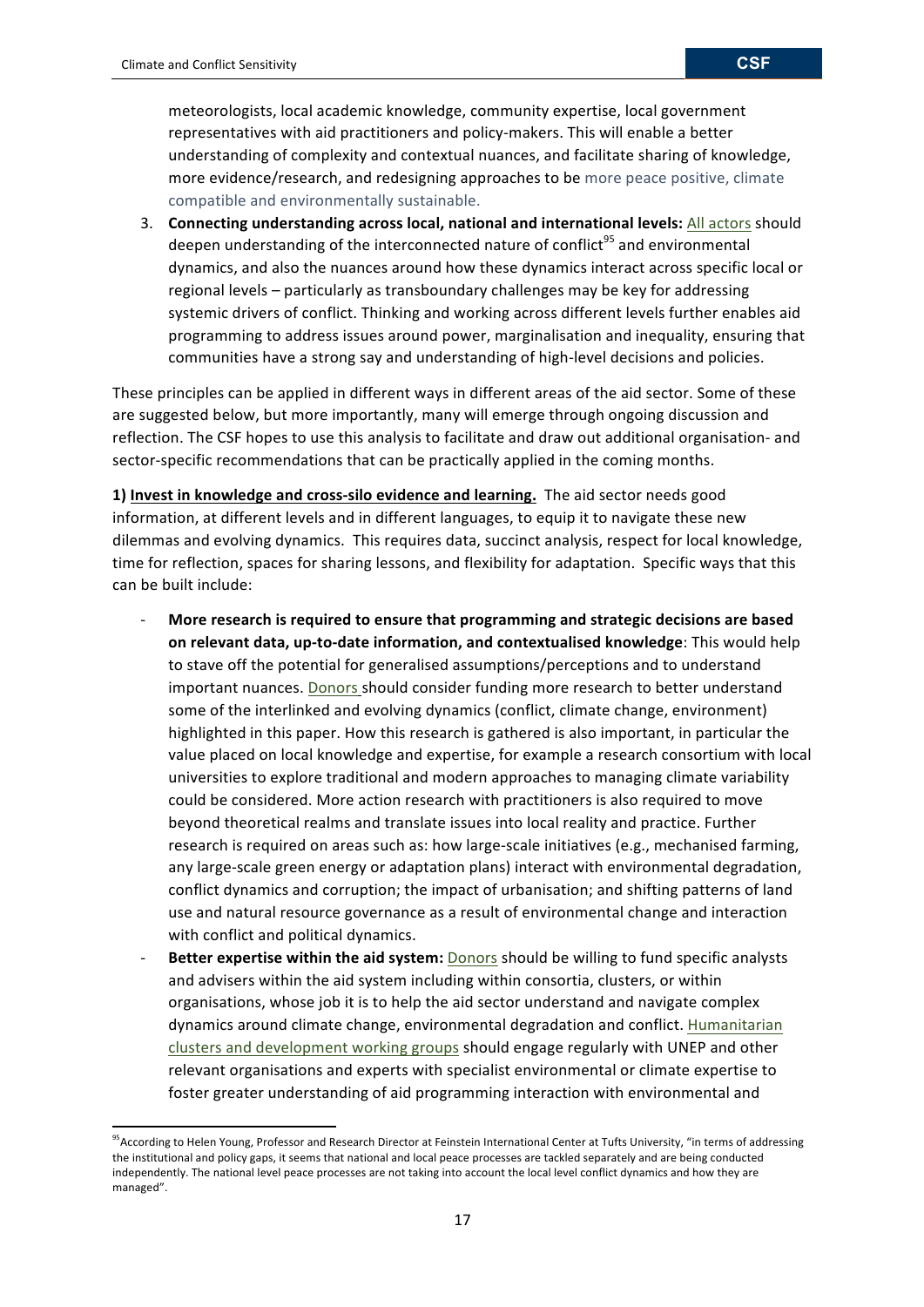Applying research to practice: Aid workers in the field should work with their programme managers to actively incorporate the interaction between day-to-day aid delivery and natural resource management practices. Country directors should build in budget lines for analysis and knowledge to understand both the climate linkages and environmental impact of new projects. This analysis and knowledge should be firmly integrated within projects and reviewed regularly.

2) Build aid around inclusive engagement and community-led solutions. Local knowledge and expertise (e.g., traditional Sudanese livelihoods have shown their strengths in enabling adaptation to climatic variability and natural resource management) should be prioritised and placed at the centre of programme design and informing contextualised approaches. Supporting communities has the dual benefit of drawing on existing knowledge and tools, and also strengthening communities to challenge practices that contribute to climate change and environmental degradation locally.

- **Intersectional approaches are essential:** All actors should ensure that the specific intersectional needs of children, women, and socially disadvantaged groups (including pastoralists, ethnic and religious minorities, and disabled groups) and how these groups are differentially and disproportionately affected by conflict, climate variability and environmental degradation strongly inform climate-compatible and environmentally sustainable relief and development. All actors should look beyond assumptions and ensure that understanding of power dynamics and relationships within specific contexts inform the design of programming, particularly as assumptions around herder-pastoralist relations have at times resulted in exclusion and negative perceptions of aid.
- Consult closely with communities: Communities should be strongly involved in the design of programming. Analysts should actively work with communities understanding the history of and management of natural resources and how it has interacted with grazing patterns, planting, harvesting and migration patterns/routes. Programme Managers should plan for consultations with the communities where they are working to learn more about traditional and current land and natural resource management practices, the gender norms that influence these practices, and understand how their activities interact with these practices. Communities should have access to understanding around climate change trends.
- **Work with existing practices and mechanisms:** Donors could require new programmes to demonstrate specific understanding or analysis of localised contexts based on strong community engagement and building on, e.g., traditional livelihoods, natural resource management, environmental governance. Programme Managers understanding natural resource management practices should be able to identify risks forthcoming from their aid implementation and escalate for rectification/adjustment.
- **Explore platforms for cooperation and dialogue around these issues:** Climate change adaptation and environmental/natural resource management may provide valuable opportunities to empower marginalised groups, strengthen relationships and contribute to building peace.

**3) Incentivise and enable good practice.** Good practices often take additional time or resources to put into place. Those designing activities, whether donors or large UN agencies and NGOs, must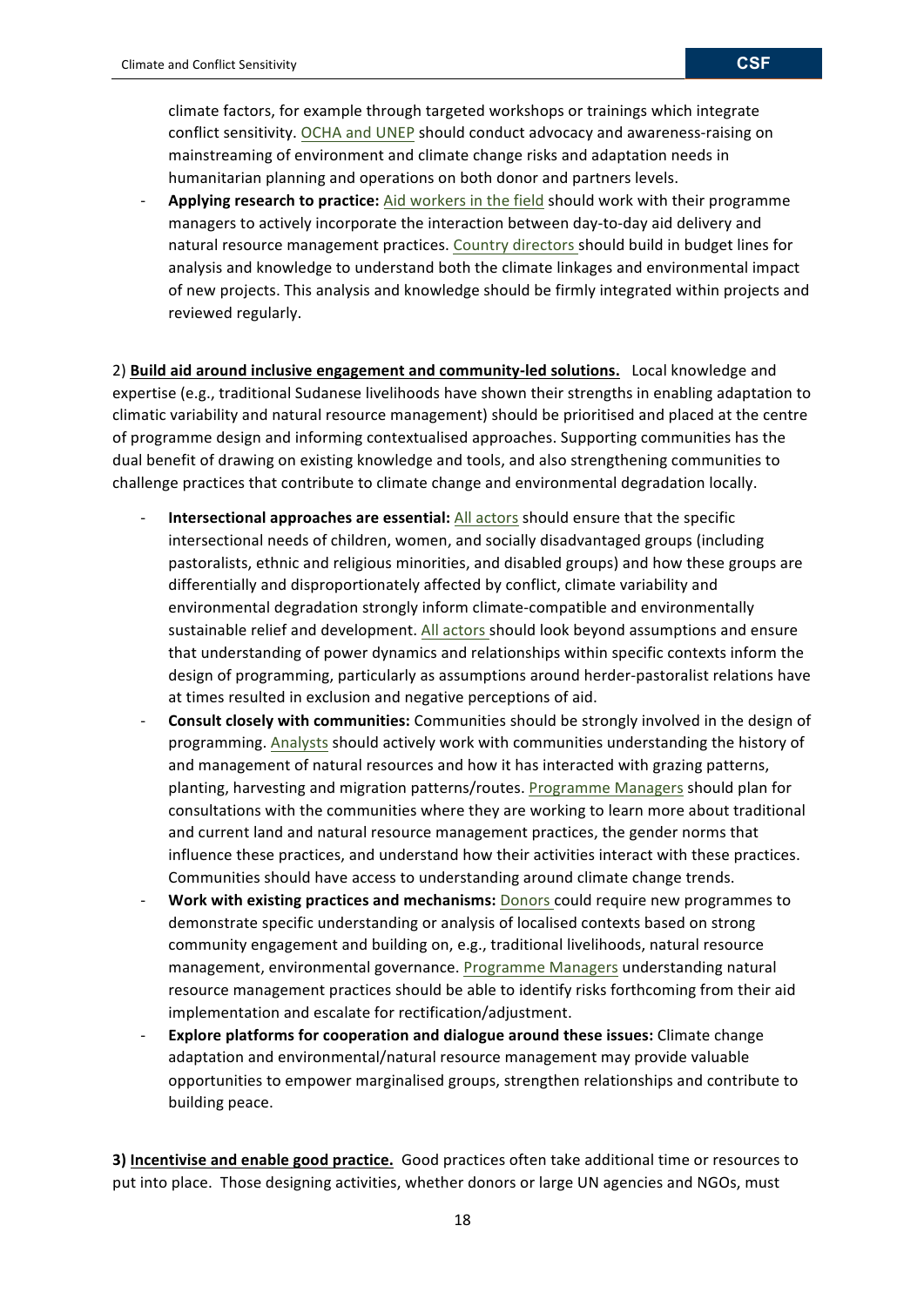ensure that good practices are resourced appropriately, and that appropriate incentives and accountability mechanisms are in place. Resources and time should be dedicated towards learning.

- Apply tools and specially designed markers: Donors should actively encourage agencies to apply OCHA-UNEP environmental marker in programme development. UNEP and OCHA should provide more training and follow up and continue joint awareness raising. Sector Leads should use the OCHA-UNEP Environmental Marker process as a space for genuine due diligence and constructive feedback to agencies implementing under the HRP, as well as highlighting sector specific guidance. Programme Managers should actively apply this marker in programme design processes.
- **Tailor integrated global donor approaches:** Donors should ensure global commitments towards more integrated approaches are put into practice in Sudan. For example, the EU's integrated approach to climate change and security outlines a number of operational approaches to ensure that climate and security are integrated into relevant work. USAID's climate-resilience development framework **provides** guidance and learning on programmes where climate change and conflict have the potential to interact.
- **Invest time in learning and reflection:** Country Directors should support learning and reflection within organisations, across organisations, and based on historic programming experience to better inform understanding of good practice.
- **Tailored M&E:** Monitoring and Evaluation Officers should include indicators and track impact on environmental impact and practices using the Environmental Marker process.
- **New technology and pilot approaches:** Donors should ensure that innovative and pilot approaches are enabled through funding and support for the flexible means of operating that such approaches require (e.g., for environmental peacebuilding and climate security based programming). This would further support the building of an increasing evidence base specific to Sudan. Country Directors and Programme Managers should consider new technology, diverse collaborations or trialing of practices which have worked in other similar contexts.

**4)** Green the aid sector. The aid sector itself is a contributor to climate change, and bears a serious responsibility to minimise the harm it does through its fossil fuel emissions and contributions to environmental degradation. Its efforts to improve practices can have a positive spillover effect on improving the availability of climate-sensitive technologies and practices to local communities.

- **Environmental accountability and due diligence:** Donors should require agencies to prove that the carbon footprint of their operations in Sudan is reducing, giving examples of new initiatives. The Humanitarian Country Team should have a standing dedicated agenda point to review carbon footprint of sector whilst presenting and reviewing good practices. Existing global guidelines on environmental protection (e.g., ICRC guidelines on protection of natural environment, as enshrined in IHL) could be adapted and applied in Sudan.
- **Specialised expertise:** Country Directors can appoint Environmental Officers and Climate Advisers to ensure that programming and operations are well informed by specific expertise.
- **Invest in alternative green practice:** Operations Teams should prioritise solar technology such as photovoltaic systems and solar powered water heaters to power offices, projects, and responses, instead of a default reliance on fossil fuel powered generators. Operations Teams should look for alternatives to single use plastic water bottles or food packaging. Consideration should also be given to the carbon footprint of the items procured within the aid sector, considering shipping distances and practices of those producing the items as a component of procurement practices. Similarly, donors who require sourcing of programme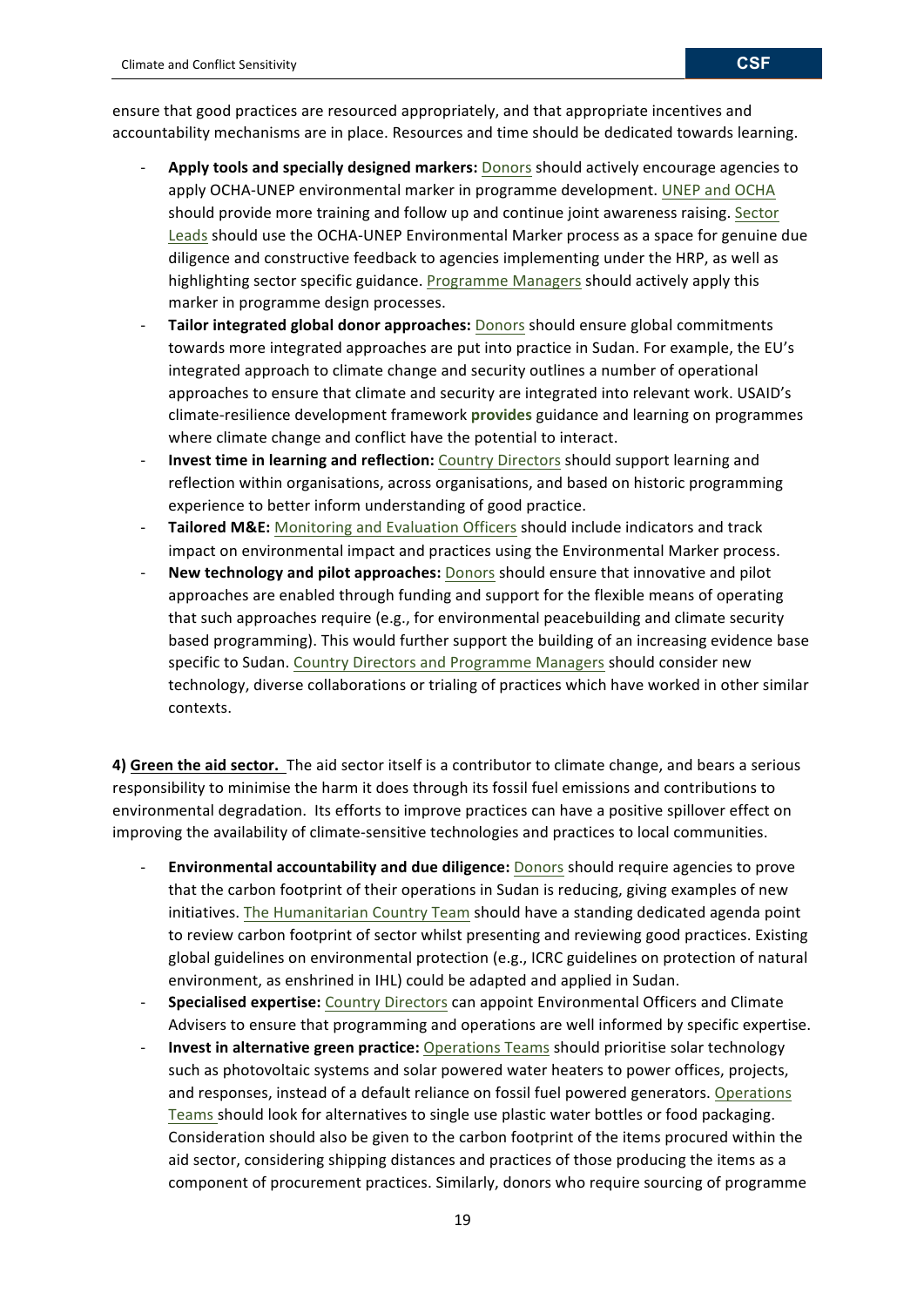materials from their home country as a funding requirement should be challenged to consider the climate impact of such policies. Programme Managers should ensure field bases are as green as possible: Examples include solar power, composting kitchen and paper waste, cutting down on printing. The regular R&R flights of international staff also contribute to climate change. The consideration of adaptive policies that incentivise more local and or reduced distance flights for R&R could help mitigate these impacts.

**5)** Ensure high-level discussions are informed by local realities and knowledge. Much of the discussion on climate change trends and adaptation/mitigation measures happens in high-level policy spheres. However, it is important that local communities participate in global and national decisions so that these are informed by evidence and expertise. Communities and local-level institutions have a critical role to play in providing sustainable adaptation measures and natural resource management, particularly because of the way that the effects of climate change may interact with conflict dynamics in complex ways.

- **Conflict-sensitive climate change policies and action:** The Government of Sudan and Donors should ensure that the National Action Plan (NAP) for climate change adaptation is conflictsensitive and reflects the different local contexts across Sudan. Nationally implemented climate change adaptation and mitigation measures must be conflict-sensitive and therefore should be tailored to the nuances of different local contexts, especially how climate change may impact people unequally and interact with conflict dynamics in different ways.
- Environmental policies and natural resource governance are inclusive and strengthen relationships: All actors should ensure that their implementation is conflict-sensitive and makes the most of opportunities to achieve peacebuilding outcomes. Manuals for environmental adaptation should be conflict-sensitive.
- **Communities drive climate response:** Donors and all aid actors should ensure that communities are at the forefront of the design of climate adaptation and mitigation, including related aid programming. They should further support community representatives to access and influence global discussions to foster greater understanding of the effects of climate change, including its implications for conflict dynamics.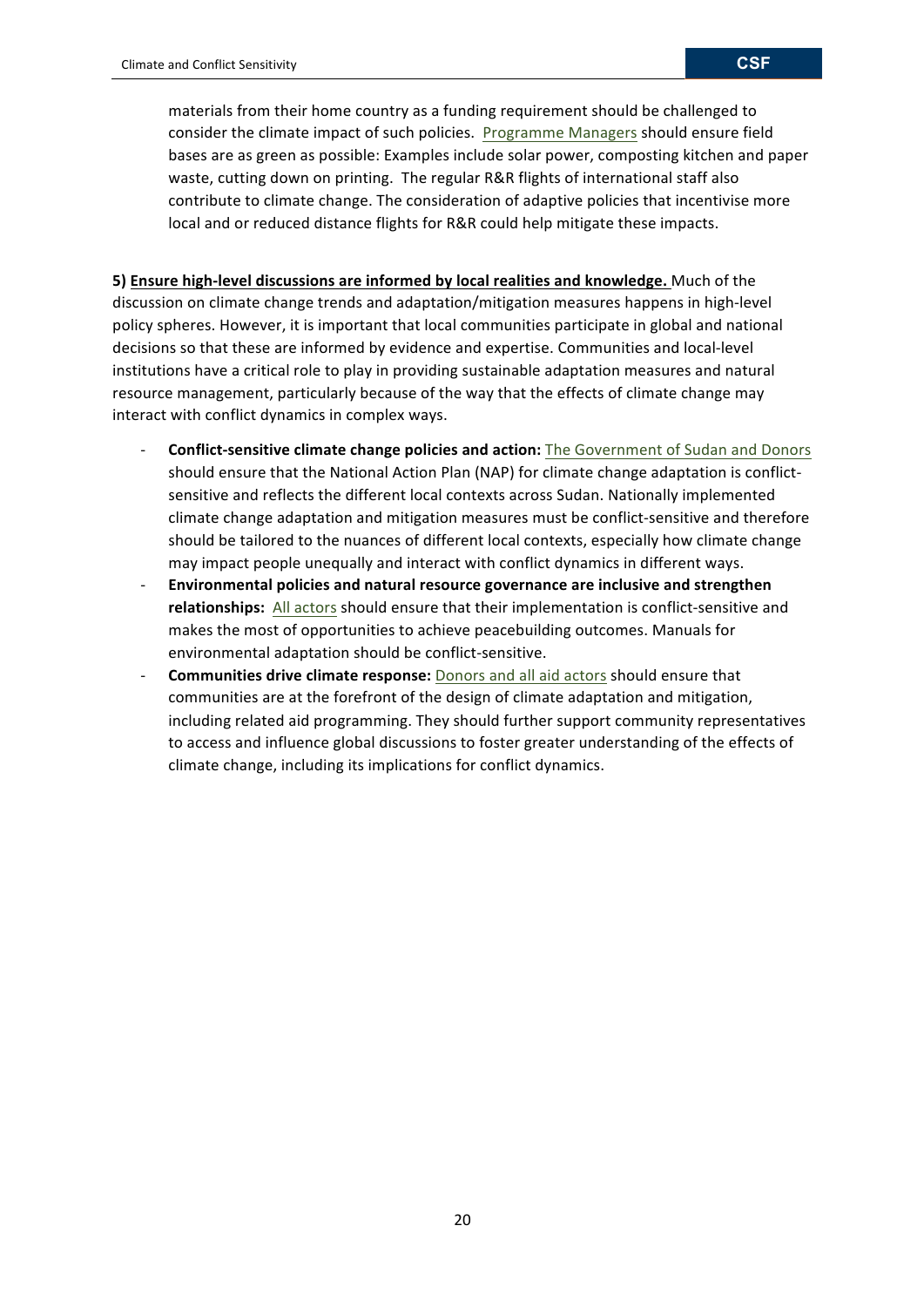# References

Abd Elgaffar, M., Abdelnabi,. M. S. & Abdo, G. M., 2018. *Impacts of Climate Change on Al Tadamon* Locality's Livelihoods, Blue Nile State, Sudan. Universal Journal of Geoscience, 6(3), pp. 65-72.

Abukashawa, S., Augustinus, C., Mustafa, A. & Tempra, O., 2020. *Darfur land administration assessment: analysis and recommendations,* Nairobi: United Nations Human Settlements Programme.

Albrecht, Patrizia, 2021. Joint efforts for sustaining peace: Meet the UN Climate Security *Mechanism.* UN System Staff College Website. Accessed January 2022: https://www.unssc.org/news-and-insights/blog/joint-efforts-sustaining-peace-meet-un-climatesecurity-mechanism/

Aljazeera, 2006. Bashir: *No genocide in Darfur*. [Online] Available at: https://www.aljazeera.com/news/2006/11/30/bashir-no-genocide-in-darfur [Accessed 30 August 2021].

Babcicky, P., 2013. A Conflict-Sensitive Approach to Climate Change Adaptation. Peace Review: A Journal of Social Justice, 25(4), p. 480-488.

Ban, K.-M., 2007. A Climate Culprit In Darfur. [Online] Available at: https://www.un.org/sg/en/content/sg/articles/2007-06-16/climate-culprit-darfur [Accessed 1 December 2021].

Bromwich, B., 2018. *Power, contested institutions and land: repoliticising analysis of natural resources and conflict in Darfur.* Journal of Eastern African Studies,, 12(1), pp. 1-21.

Bromwich, B., 2020. *Natural Resources, Conflict and Peacebuilding in Darfur*. In: S. M. H. Nouwen, L. M. James & S. Srinivasan, eds. Making and Breaking Peace in Sudan and South Sudan: The Comprehensive Peace Agreement and Beyond. Online: British Academy Scholarship Online, pp. 191-211.

Cleaver, F., 2012. *Development through Bricolage: Rethinking Institutions For Natural Resources Management.* 1st ed. New York: Routledge.

Climate Security Expert Network, 2020. *Climate-Fragility Risk Brief: Sudan*, Berlin: adelphi.

Close, S., Groenewald, H. and Trimiño Mora, D., 2020 *Facilitation guide: Conflict-sensitive conflict analysis.* London: Saferworld.

FEWS NET, 2020. Sudan food security outlook June 2021 to January 2022, Washington D.C.: Famine Early Warning System Network.

Fitzpatrick, M. & Young, H., 2016. Risk and Returns: Household Priorities For Resilient Livelihoods in Darfur, Somerville: Feinstein International Center.

Fitzpatrick, M., Satti, H. A. & Ahmed, M. H., 2021. *Transforming livelihood systems: meeting needs in a* changing world, Boston: Feinstein International Center.

Hermance, J., 2013. *Historical Variability of Rainfall in the African East Sahel of Sudan: Implications for Development*, s.l.: Springer.

Homer-Dixon, T. F., 1994. *Environmental scarcities and violent conflict: evidence from*. International Security, 19(1), pp. 5-40.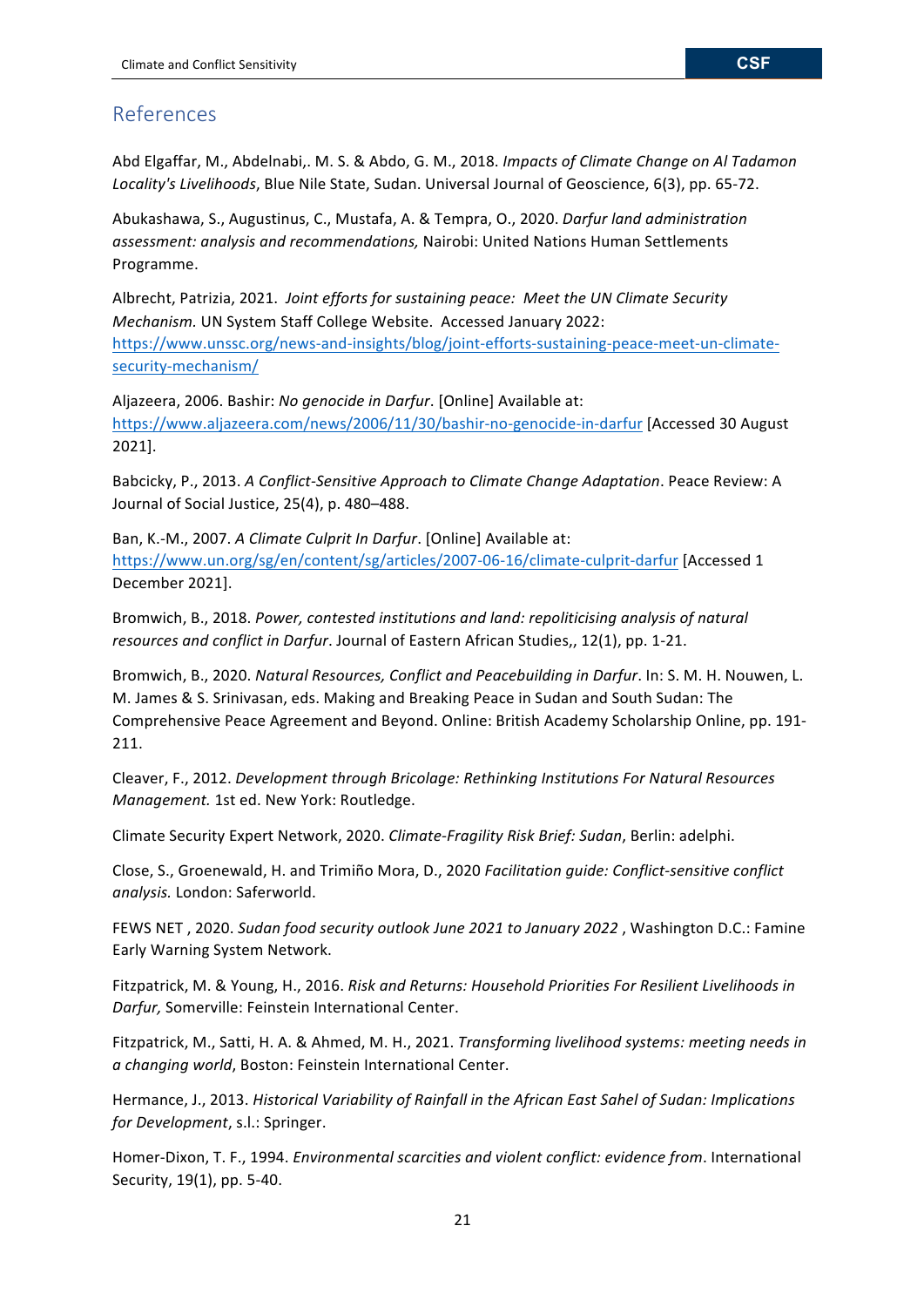ICRC, 2020. When rain turns to dust: When Rain Turns to Dust Understanding and Responding to the Combined Impact of Armed Conflicts and the Climate and Environment Crisis on People's Lives, Geneva: International Committee of the Red Cross.

Intergovernmental Panel on Climate Change, 2021. Climate Change 2021: The Physical Science Basis. Working Group 1 Contribution to the Sixth Assessment Report of the Intergovernmental Panel on Climate Change. Switzerland: IPCC.

Intergovernmental Panel on Climate Change, 2022. Climate Change 2022: Impacts, Adaptation and Vulnerability. Working Group II contribution to the Sixth Assessment Report of the Intergovernmental Panel on Climate Change. Switzerland: IPCC.

Kevanea, M. & Gray, L., 2008. *Darfur: Rainfall and Conflict*, Santa Clara,: Santa Clara University.

Mach, K., Kraan, C., Adger, W., Buhauq, H., Burke, M., Fearon, J., Field, C., Hendrix, C., Maystadt, J., O'Loughlin, J., Roessler, P., Scheffran, J., Schultz, K. & Uexkull, N., 2019 Climate as a risk factor for *armed conflict,* Nature 571, 193-197.

Maxwell, D., Stites, E. & Robill, S. C., 2017. Conflict and Resilience: A Synthesis of Feinstein *International Center Work on Building Resilience and Protecting Livelihoods in Conflict-Related Crises*, Somerville: Feinstein International Center.

Messer, E., 2010. *Climate change and violent conflict: a critical literature review*, Boston: Oxfam America.

ND-GAIN, 2021. Rankings. [Online] Available at: https://gain.nd.edu/our-work/countryindex/rankings/ [Accessed 24 November 2021].

Osman, A. M., Young, H., Houser, R. & Coates, J., 2013. Agricultural Change, Land, and Violence in *Protracted Political Crisis: An Examination of Darfur.* Oxfam America Research Backgrounder series, pp. 1-43.

Oxfam, 2021. *Transforming the systems that contribute to fragility and humanitarian crises: Programming across the triple nexus, Oxford: Oxfam GB.* 

Peters, K. & Dupar, M., 2020. The humanitarian impact of combined conflict, climate and *environmental risks,* London: Overseas Development Institute.

Peters, K; Dupar, M; Opitz-Stapleton, S; Lovell, E; Cao, Y. June 2020. *Climate change, conflict and fragility: an evidence review and recommendations for research and action.* ODI. 

RCCC-ICRC, 2021. Sudan: climate factsheet, Geneva: International Committee of the Red Cross.

Reliefweb, 2016. Sudan Humanitarian Fund 2016: Environment Marker and Guidance Note. Accessed January 2022: https://reliefweb.int/report/sudan/sudan-humanitarian-fund-2016environment-marker-and-guidance-note

Saferworld, 2015. *Conflict Sensitivity: Saferworld's Approach*, London: Saferworld.

Saferworld, 2017. Saferworld's strategic plan 2017-21, London: Saferworld.

Saferworld, 2020. *Gender-sensitive conflict analysis: A facilitation quide*, London: Saferworld. https://www.saferworld.org.uk/resources/publications/1284-gender-sensitive-conflict-analysis-afacilitation-guide

Satti, H. A., 2020. 2020 *Conflict analysis: Central Darfur, Sudan, Khartoum*: Danish Refugee Council.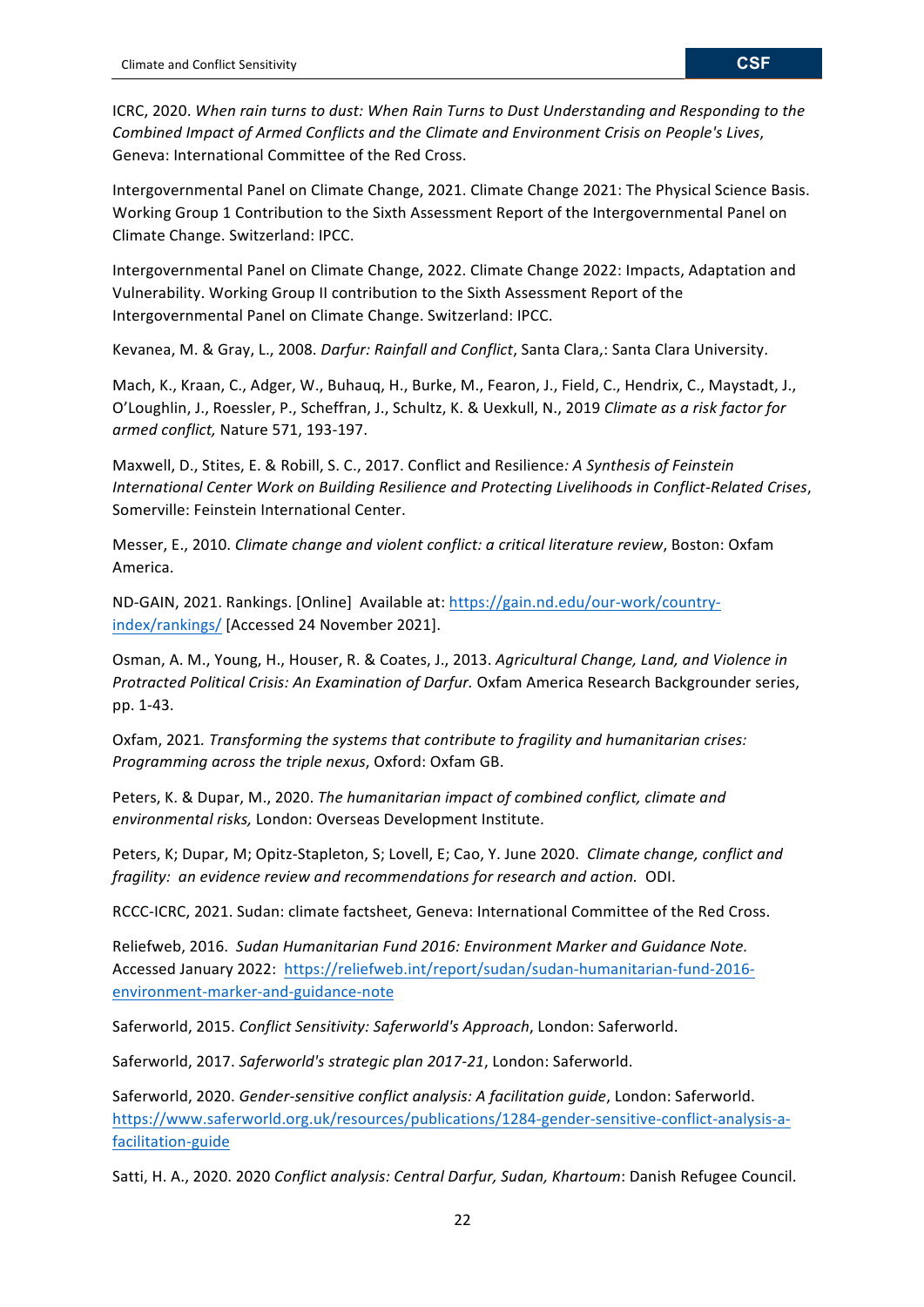Schwarzstein, Peter, 2019. One of Africa's Most Fertile Lands is Struggling to Feed its own People. Bloomburg.com. Accessed 21 January 2022. https://www.bloomberg.com/features/2019-sudannile-land-farming/

Selby, J. & Hoffmann, C., 2014. *Beyond scarcity: Rethinking water, climate change and conflict in the* Sudans. Global Environmental Change, Volume 29, pp. 360-370.

Sulieman, Hussein M. *Exploring the spatio-temporal processes of communal rangeland grabbing in Sudan*. Pastoralism 8.1 (2018): 1-11.

Sulieman, H. & Young, H., 2019. *Transforming: Pastoralist Mobility in West Darfur: Understanding Continuity and Change*, Boston: Feinstein International Center.

Suliman, M., 2006. *Sudan: wars of resources and identity (in Arabic)*. 2nd ed. Khartoum: Azza Publishing House.

Tänzler, D. & Scherer, N., 2019. *Guidelines for conflict-sensitive adaptation to climate change*, Berlin: Umweltbundesamt.

Tearfund, 2007. *Darfur: Relief in a vulnerable environment*, Teddington: Tearfund.

UNDP, 2020. *Building resilience in the face of climate change within traditional rain fed agricultural* and pastoral systems in Sudan: gender assessment and action plan, Khartoum: United Nations Development Program.

UNEP & HCENR, 2020. Sudan: First State of Environment and Outlook Report 2020, Nairobi: United Nations Environment Programme and Higher Council for Environment and Natural Resources.

UNEP, 2007. Sudan: Post-Conflict Environmental Assessment, Nairobi, KENYA: United Nations Environment Programme.

UNEP, UN Women and UNDP, 2019. Promoting Gender-Responsive Approaches to Natural Resource *Management for Peace in North Kordofan, Sudan. Nairobi: United Nations Environment Programme,* UN Women and UNDP.

UNEP, UN Women and UNDP, 2019. *Shifting Dynamics in Pastoralist Communities: Perspectives from North Kordofan, Sudan.* Nairobi: United Nations Environment Programme, UN Women and UNDP.

UNEP, UN Women, UNDP and UNDPPA/PBSO, 2020. *Gender, Climate and Security: Sustaining inclusive peace on the frontlines of climate change.* 

UNFCCC, 2020. *United Nations Climate Change Annual Report 2019*, Bonn: United Nations Framework Convention on Climate Change.

UNFPA, 2021. *Voices from Sudan 2020: A qualitative assessment of gender-based violence in Sudan*, New York: United Nations Population Fund.

UNHCR, 2020. *Climate Change and the Future of Safe Returns*, Geneva: The United Nations High Commissioner for Refugees.

UN OCHA and UNEP, 2016. *Environmental Marker*. Available at: https://reliefweb.int/sites/reliefweb.int/files/resources/sudan\_hf\_2016\_environment\_marker\_and\_ guidance\_note\_0.pdf

UN OCHA, 2021. SUDAN: Floods Flash update No. 10 Available at: https://reliefweb.int/report/sudan/sudan-floods-flash-update-no-10-2-september-2021-enar